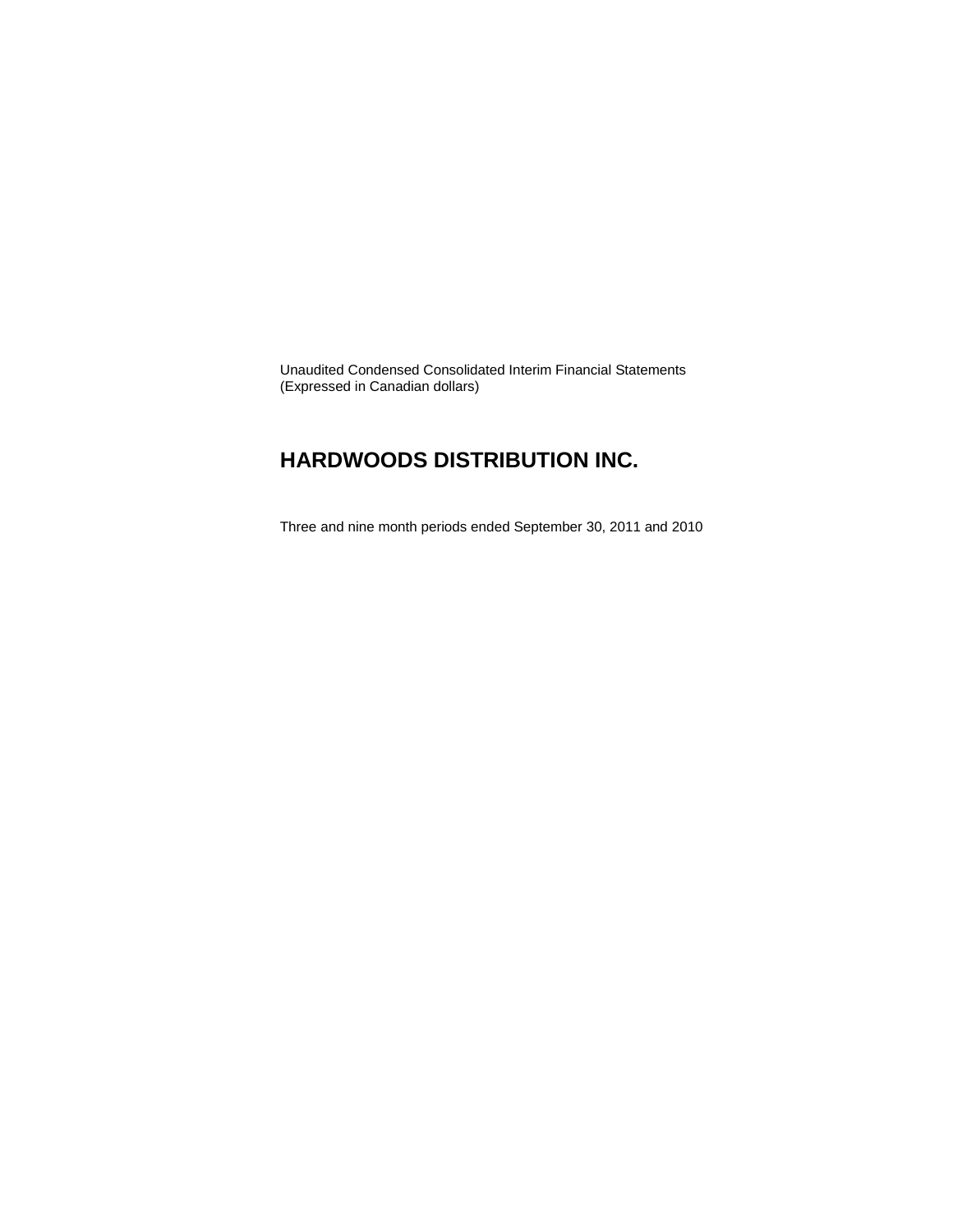Unaudited Condensed Consolidated Interim Statement of Financial Position (Expressed in thousands of Canadian dollars)

|                                                                 |          | September 30, | December 31, |               |  |
|-----------------------------------------------------------------|----------|---------------|--------------|---------------|--|
|                                                                 | Note     | 2011          |              | 2010          |  |
| Assets                                                          |          |               |              |               |  |
| Current assets:                                                 |          |               |              |               |  |
| Cash                                                            |          | \$<br>326     | \$           | 43            |  |
| Accounts receivable                                             | 6        | 38,512        |              | 26,656        |  |
| Income taxes recoverable                                        |          | 7             |              | 1,820         |  |
| Inventories                                                     | 7        | 40,970<br>839 |              | 27,441<br>768 |  |
| Prepaid expenses<br><b>Total current assets</b>                 |          | 80,654        |              | 56,728        |  |
| Non-current assets:                                             |          |               |              |               |  |
| Long-term receivables                                           | 6        | 1,419         |              | 1,515         |  |
| Property, plant and equipment                                   | 8        | 6,653         |              | 2,444         |  |
| Deferred income taxes                                           |          | 18,159        |              | 15,463        |  |
| Intangible asset                                                | 3        | 22            |              |               |  |
| Total non-current assets                                        |          | 26,253        |              | 19,422        |  |
| <b>Total assets</b>                                             |          | 106,907       | \$           | 76,150        |  |
| Liabilities                                                     |          |               |              |               |  |
| <b>Current liabilities:</b>                                     |          |               |              |               |  |
| <b>Bank indebtedness</b>                                        | 9        | \$<br>23,373  | \$           | 6,745         |  |
| Accounts payable and accrued liabilities                        |          | 7,881         |              | 3,098         |  |
| Income taxes payable                                            |          | 35            |              | 41            |  |
| Provisions                                                      | 10       | 442           |              | 301           |  |
| Finance lease obligation                                        | 11       | 849           |              | 733           |  |
| Dividend payable<br><b>Total current liabilities</b>            | 4        | 319           |              | 10,918        |  |
|                                                                 |          | 32,899        |              |               |  |
| Non-current liabilities:                                        |          |               |              |               |  |
| Provisions                                                      | 10       | 27            |              | 240           |  |
| Finance lease obligation                                        | 11<br>12 | 573           |              | 722<br>3,197  |  |
| Non-controlling interests<br>Long term incentive plan liability | 13(b)    |               |              | 264           |  |
| <b>Fund Units</b>                                               | 13(a)    |               |              | 144,366       |  |
| Total non-current liabilities                                   |          | 600           |              | 148,789       |  |
| <b>Total liabilities</b>                                        |          | \$<br>33,499  | \$           | 159,707       |  |
|                                                                 |          |               |              |               |  |
| Shareholders' equity/Unitholders' deficit                       |          |               |              |               |  |
| Share capital                                                   | 13(a)    | 43,759        |              |               |  |
| Contributed surplus                                             |          | 105,082       |              |               |  |
| Deficit                                                         |          | (75, 524)     |              | (81, 620)     |  |
| Accumulated other comprehensive income (loss)                   |          | 91            |              | (1, 937)      |  |
| Shareholders' equity                                            |          | 73,408        |              | (83, 557)     |  |
| Total liabilities and shareholders' equity                      |          | \$<br>106,907 | \$           | 76,150        |  |

The accompanying notes are an integral part of these condensed consolidated interim financial statements.

Approved on behalf of the Board:

**(Signed) GRAHAM M. WILSON** Director **(Signed) TERRY M. HOLLAND** Director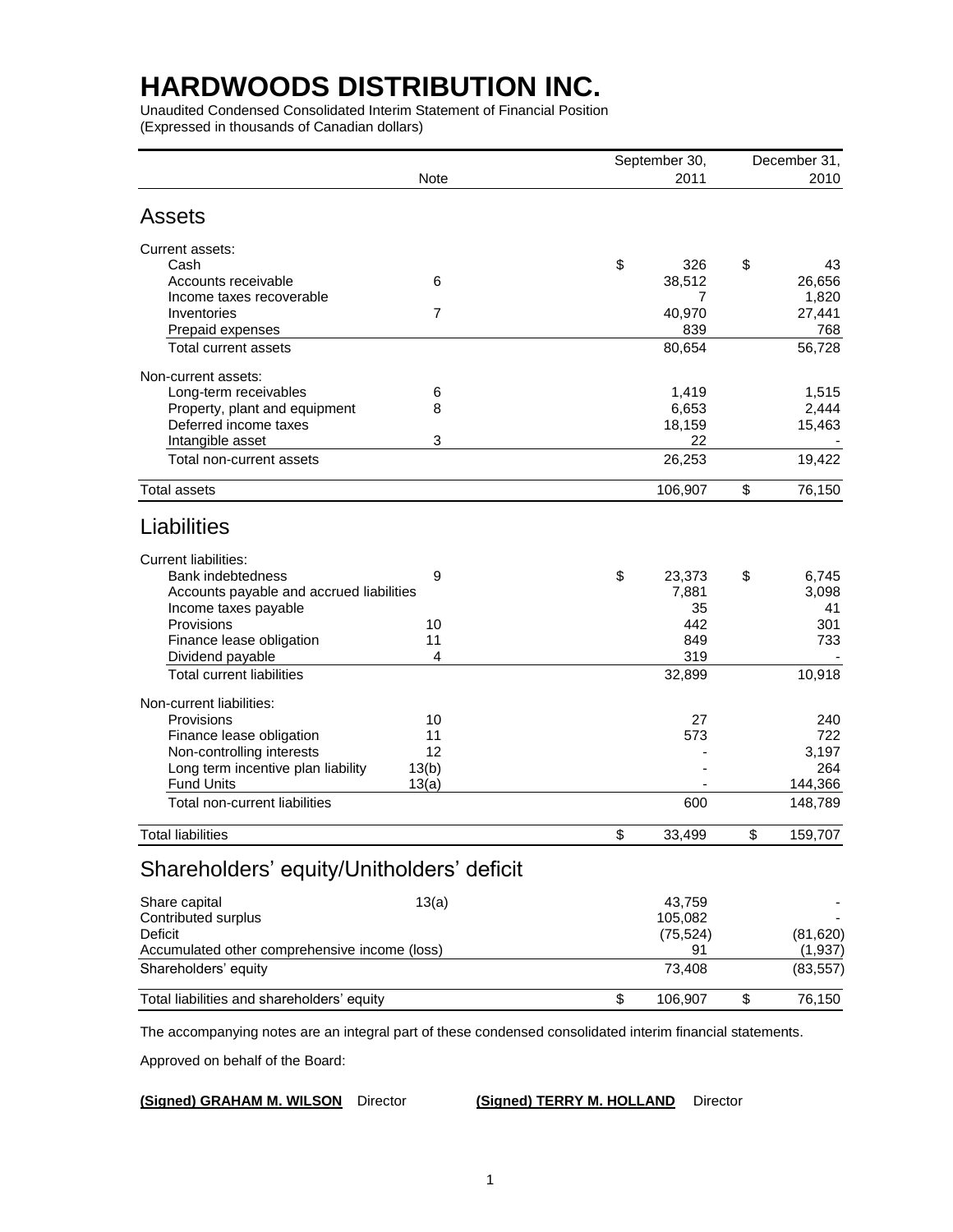Unaudited Condensed Consolidated Statement of Comprehensive Income (Loss) (Expressed in thousands of Canadian dollars)

| Three and nine month periods ended September 30, 2011 and 2010 |  |  |  |
|----------------------------------------------------------------|--|--|--|
|----------------------------------------------------------------|--|--|--|

|                                                                                           |             | Three months       | Three months Nine months |                                           | Nine months        |
|-------------------------------------------------------------------------------------------|-------------|--------------------|--------------------------|-------------------------------------------|--------------------|
|                                                                                           |             | ended              | ended                    | ended                                     | ended              |
|                                                                                           |             | September 30,      |                          | September 30, September 30, September 30, |                    |
|                                                                                           | <b>Note</b> | 2011               | 2010                     | 2011                                      | 2010               |
| <b>Sales</b>                                                                              |             | \$<br>57,372       | \$<br>50,559             | \$<br>166,120                             | \$<br>151,263      |
| Cost of sales                                                                             |             | (47, 251)          | (41, 843)                | (136, 815)                                | (124, 595)         |
| Gross profit                                                                              |             | 10,121             | 8,716                    | 29,305                                    | 26,668             |
| Operating expenses:                                                                       |             |                    |                          |                                           |                    |
| Selling and distribution                                                                  |             | (6, 440)           | (5,987)                  | (18, 867)                                 | (17, 854)          |
| Administration                                                                            |             | (1, 842)           | (1,585)                  | (5,378)                                   | (5,009)            |
| Other                                                                                     |             | (130)              |                          | (701)                                     | 320                |
|                                                                                           |             | (8, 412)           | (7, 572)                 | (24, 946)                                 | (22, 543)          |
| Profit from operating activities                                                          |             | 1,709              | 1,144                    | 4,359                                     | 4,125              |
| Finance expense                                                                           | 15          | (162)              | (917)                    | (1,100)                                   | (1,057)            |
| Finance income                                                                            | 15          | 887                | 160                      | 1,043                                     | 471                |
| Net finance costs                                                                         |             | 725                | (757)                    | (57)                                      | (586)              |
| Profit before income taxes                                                                |             | 2,434              | 387                      | 4,302                                     | 3,539              |
| Income tax recovery (expense):                                                            |             |                    |                          |                                           |                    |
| Current                                                                                   | 14          | (9)                | (10)                     | (44)                                      | (144)              |
| Deferred                                                                                  | 14          | 3,180              | (524)                    | 2,157                                     | (1, 478)           |
|                                                                                           |             | 3,171              | (534)                    | 2,113                                     | (1,622)            |
| Profit (loss) for the period                                                              |             | 5,605              | (147)                    | 6,415                                     | 1,917              |
| Other comprehensive profit (loss):<br>Exchange differences translating foreign operations |             | 3,045              | (1,242)                  | 2,028                                     | (776)              |
| Total comprehensive profit (loss) for the period                                          |             | \$<br>8,650        | \$<br>(1,389)            | \$<br>8,443                               | \$<br>1,141        |
| Basic profit (loss) per share/unit<br>Diluted profit (loss) per share/unit                | 13          | \$<br>0.35<br>0.35 | \$<br>(0.01)<br>(0.01)   | \$<br>0.43<br>0.42                        | \$<br>0.13<br>0.13 |

The accompanying notes are an integral part of these condensed consolidated interim financial statements.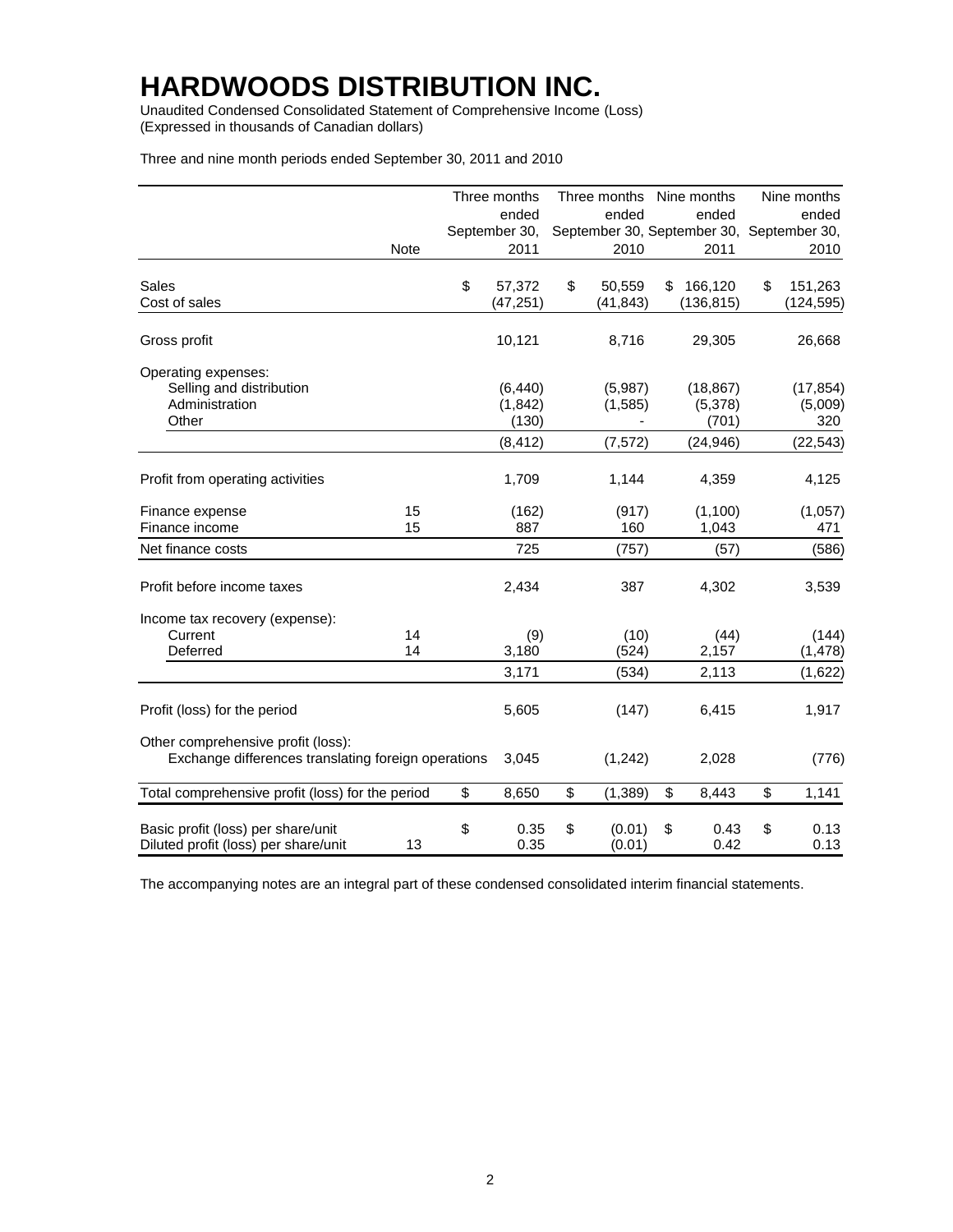Unaudited Condensed Consolidated Statement of Changes in Shareholders' Equity (Expressed in thousands of Canadian dollars)

|                                                     |       | Accumulated other |    |             |    |                     |    |                          |    |                    |
|-----------------------------------------------------|-------|-------------------|----|-------------|----|---------------------|----|--------------------------|----|--------------------|
|                                                     |       |                   |    |             |    | comprehensive       |    |                          |    |                    |
|                                                     |       | Share             |    | Contributed |    | income-             |    |                          |    |                    |
|                                                     | Note  | capital           |    | surplus     |    | translation reserve |    | Deficit                  |    | Total              |
| Balance at January 1, 2010<br>Profit for the period |       |                   |    |             | \$ |                     | \$ | (82, 557)<br>1,917       | S. | (82, 557)<br>1,917 |
| Translation of foreign operations                   |       |                   |    |             |    | (776)               |    |                          |    | (776)              |
| Balance at September 30, 2010                       | \$    |                   | \$ |             | \$ | $(776)$ \$          |    | $(80,640)$ \$ $(81,416)$ |    |                    |
|                                                     |       |                   |    |             |    |                     |    |                          |    |                    |
| Balance at January 1, 2011                          |       |                   |    |             | \$ | (1,937)             | S  | $(81,620)$ \$            |    | (83, 557)          |
| Shares issued on conversion                         | 13(a) | 43,759            |    | 104,573     |    |                     |    |                          |    | 148,332            |
| LTIP units issued and outstanding 13(b)             |       |                   |    | 509         |    |                     |    |                          |    | 509                |
| Profit for the period                               |       |                   |    |             |    |                     |    | 6,415                    |    | 6,415              |
| Dividends declared                                  | 4     |                   |    |             |    |                     |    | (319)                    |    | (319)              |
| Translation of foreign operations                   |       |                   |    |             |    | 2,028               |    |                          |    | 2,028              |
| Balance at September 30, 2011                       |       | 43,759            |    | \$105,082   | \$ | 91                  | S  | (75,524)                 |    | 73,408             |

Three and nine month periods ended September 30, 2011 and 2010

The accompanying notes are an integral part of the condensed consolidated interim financial statements.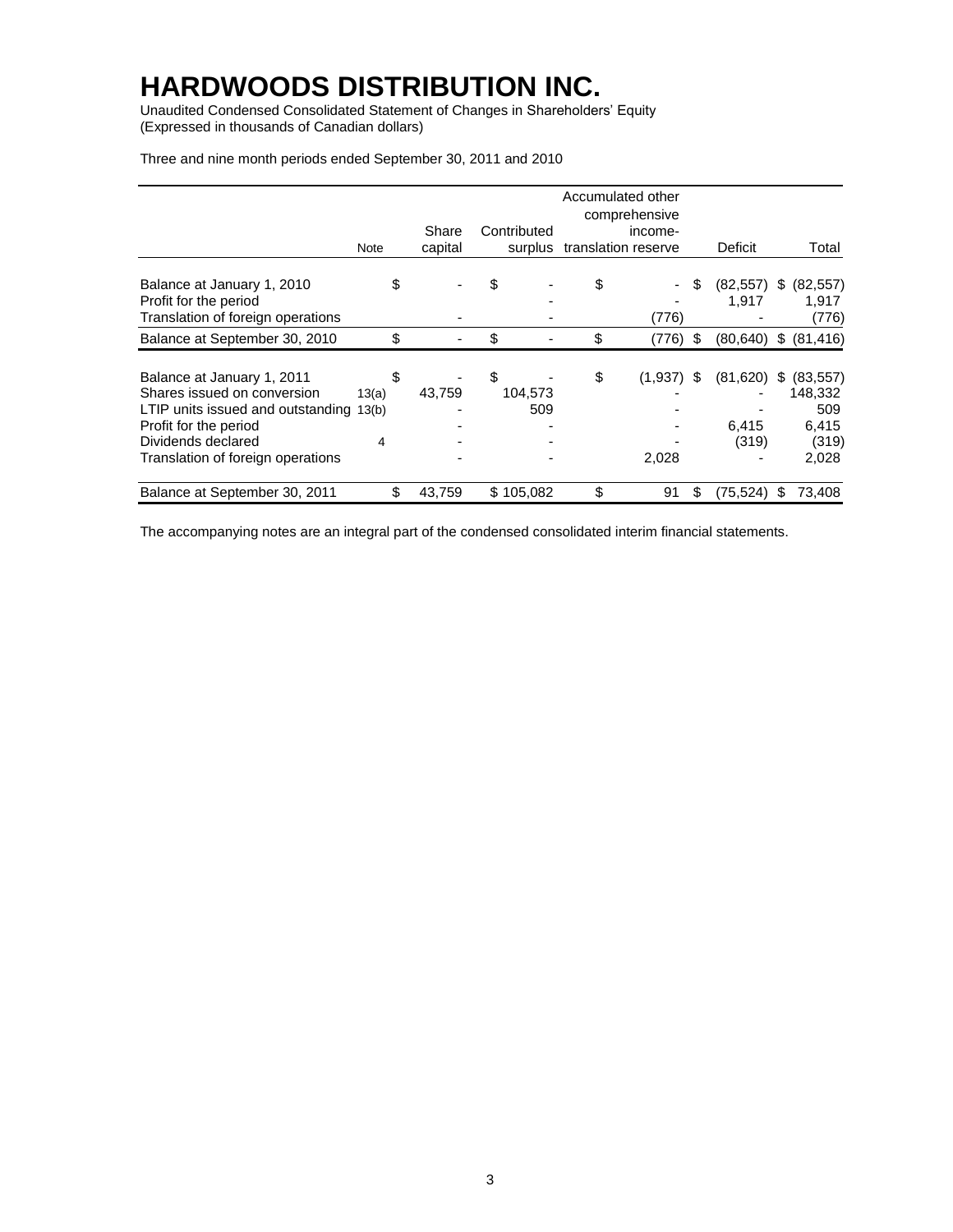Unaudited Condensed Consolidated Statement of Cash Flows (Expressed in thousands of Canadian dollars)

Three and nine month periods ended September 30, 2011 and 2010

|                                                                                    | Three months  |                  | Three months Nine months                  | Nine months |           |
|------------------------------------------------------------------------------------|---------------|------------------|-------------------------------------------|-------------|-----------|
|                                                                                    | ended         | ended            | ended                                     |             | ended     |
|                                                                                    | September 30, |                  | September 30, September 30, September 30, |             |           |
| Note                                                                               | 2011          | 2010             | 2011                                      |             | 2010      |
| Cash flows from operating activities:                                              |               |                  |                                           |             |           |
| Profit (loss) for the period                                                       | \$<br>5,605   | \$<br>$(147)$ \$ | 6,415                                     | \$          | 1,917     |
| Adjustments for:                                                                   |               |                  |                                           |             |           |
| 8<br>Depreciation                                                                  | 219           | 255              | 669                                       |             | 901       |
| Gain on sale of                                                                    |               |                  |                                           |             |           |
| property, plant and equipment<br>8                                                 | (5)           | (42)             | (64)                                      |             | (93)      |
| Non-cash employee incentive program                                                | 72            | 137              | 466                                       |             | 137       |
| Income tax expense (recovery)                                                      | (3, 171)      | 534              | (2, 113)                                  |             | 1,622     |
| Net finance costs                                                                  | (725)         | 757              | 57                                        |             | 586       |
| Interest received                                                                  | 120           | 158              | 378                                       |             | 457       |
| Interest paid                                                                      | (122)         | (248)            | (432)                                     |             | (585)     |
| Income taxes paid                                                                  |               | (14)             | (54)                                      |             | (75)      |
| Income tax refunds received                                                        | 4             | 22               | 1,800                                     |             | 317       |
|                                                                                    | 1,997         | 1,412            | 7,122                                     |             | 5,184     |
| Changes in non-cash working capital:                                               |               |                  |                                           |             |           |
| Accounts receivable                                                                | 1,737         | 226              | (6, 532)                                  |             | (6,009)   |
| Inventories                                                                        | (4,377)       | (1,620)          | (6,079)                                   |             | (6,906)   |
| Prepaid expenses                                                                   | (244)         | (30)             | (54)                                      |             | (41)      |
| Provisions                                                                         | (32)          | (95)             | (84)                                      |             | (284)     |
| Accounts payable and accrued liabilities                                           | 1,816         | (359)            | 4,490                                     |             | 693       |
|                                                                                    | (1, 100)      | (1,878)          | (8, 259)                                  |             | (12, 547) |
| Net cash provided by (used in) operating activities                                | 897           | (466)            | (1, 137)                                  |             | (7, 363)  |
| Cash flow from financing activities:                                               |               |                  |                                           |             |           |
| Increase in bank indebtedness                                                      | 13,261        | 444              | 15,502                                    |             | 6,896     |
| Principle payments on finance lease obligation                                     | (177)         | (197)            | (520)                                     |             | (584)     |
| Net cash provided by financing activities                                          | 13,084        | 247              | 14,982                                    |             | 6,312     |
|                                                                                    |               |                  |                                           |             |           |
| Cash flow from investing activities:<br>Additions to property, plant and equipment | (91)          |                  |                                           |             |           |
|                                                                                    |               | (13)             | (221)                                     |             | (67)      |
| Proceeds on disposal of<br>property, plant and equipment                           |               | 52               | 98                                        |             | 158       |
| <b>Business acquisition</b><br>3                                                   | (13, 693)     | $\blacksquare$   | (13, 693)                                 |             |           |
| Payments received on long-term receivables                                         | 100           | 267              | 254                                       |             | 700       |
|                                                                                    |               |                  |                                           |             |           |
| Net cash provided by (used in) investing activities                                | (13, 684)     | 306              | (13, 562)                                 |             | 791       |
| Increase (decrease) in cash                                                        | 297           | 87               | 283                                       |             | (260)     |
| Cash, beginning of period                                                          | 29            | 116              | 43                                        |             | 463       |
| Cash, end of period                                                                | \$<br>326     | \$<br>203        | \$<br>326                                 | \$          | 203       |

The accompanying notes are an integral part of the condensed consolidated interim financial statements.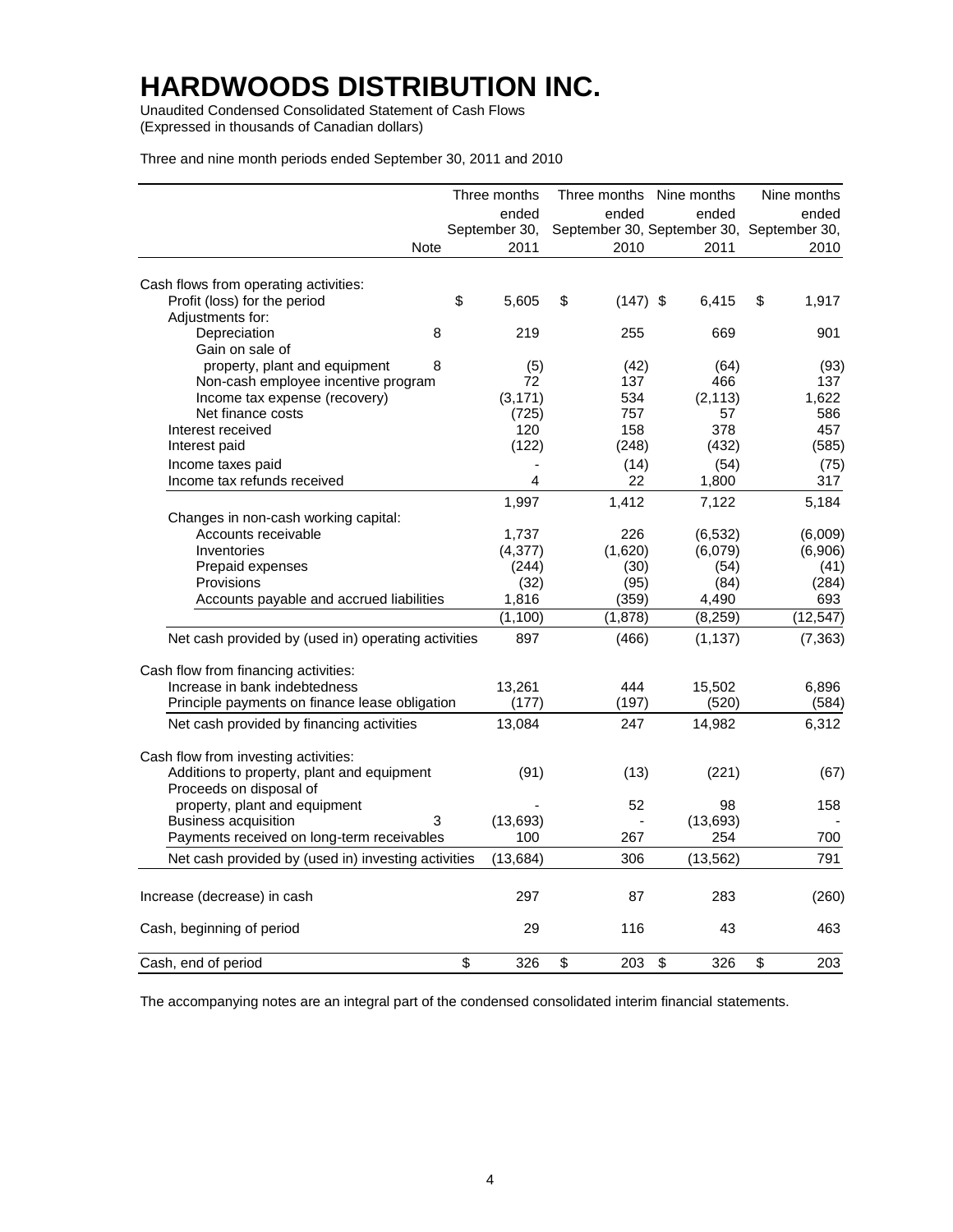Notes to Unaudited Condensed Consolidated Interim Financial Statements (Tabular amounts expressed in thousands of Canadian dollars)

Three and nine month periods ended September 30, 2011 and 2010

#### **1. Nature of operations and the Arrangement**

Hardwoods Distribution Inc. (the "Company") is a company incorporated under the Canada Business Corporations Act. The Company is the successor to Hardwoods Distribution Income Fund (the "Fund") following the completion of the conversion of the Fund (the "Reorganization") from an income trust structure by way of a court-approved plan of arrangement under the Canada Business Corporation Act on July 1, 2011 (the "Arrangement").

Pursuant to the Arrangement holders of units of the Fund received common shares ("Common Shares") of the newly created corporation, Hardwoods Distribution Inc., on a one-for-one basis. Concurrently with the Arrangement, holders of the Special Voting Units of the Fund and corresponding Class B limited partner units of Hardwoods Specialty Products LP and Hardwoods Specialty Products USLP (together the "Exchangeable Units") directly or indirectly exchanged each Exchangeable Unit for 0.3793 Common Shares of the Company. Upon completion of the Arrangement, the Company holds all the assets previously held by the Fund and wholly owns Hardwoods Specialty Products LP and Hardwoods Specialty Products USLP. Hardwoods Specialty Products LP and Hardwoods Specialty Products USLP are the primary operating entities of the Company in Canada and the US, respectively. As a result of the Arrangement, the Company became the sole unitholder of the Fund's outstanding Units. On July 1, 2011 the Fund was dissolved and all of its assets were transferred to, and all of its liabilities were assumed by, the Company as the Fund's sole unitholder on that date.

The Arrangement resulted in the Company having 15,970,513 Common Shares issued and outstanding, and the Common Shares trade on the Toronto Stock Exchange under the symbol "HWD." The Company's principal office is located at #306, 9440 202nd Street, Langley, British Columbia V1M 4A6. Taken together, Hardwoods Specialty Products LP and Hardwoods Specialty Products USLP operate a network of 31 distribution centers in Canada and the US engaged in the wholesale distribution of hardwood lumber and related sheet goods and specialty products.

The Reorganization has been accounted for on a continuity of interest basis and accordingly, the consolidated financial statements reflect the financial position, results of operations and cash flows as if the Company had always carried on the business formerly carried on by the Fund, with all assets and liabilities transferring to the Company at their respective carrying values on July 1, 2011.

Information herein with respect to Hardwoods Distribution Inc. includes information in respect of the Fund prior to completion of the Reorganization to the extent applicable unless the context otherwise requires. In addition, references to "common shares" and "shares" should be read as references to "units" for periods prior to July 1, 2011.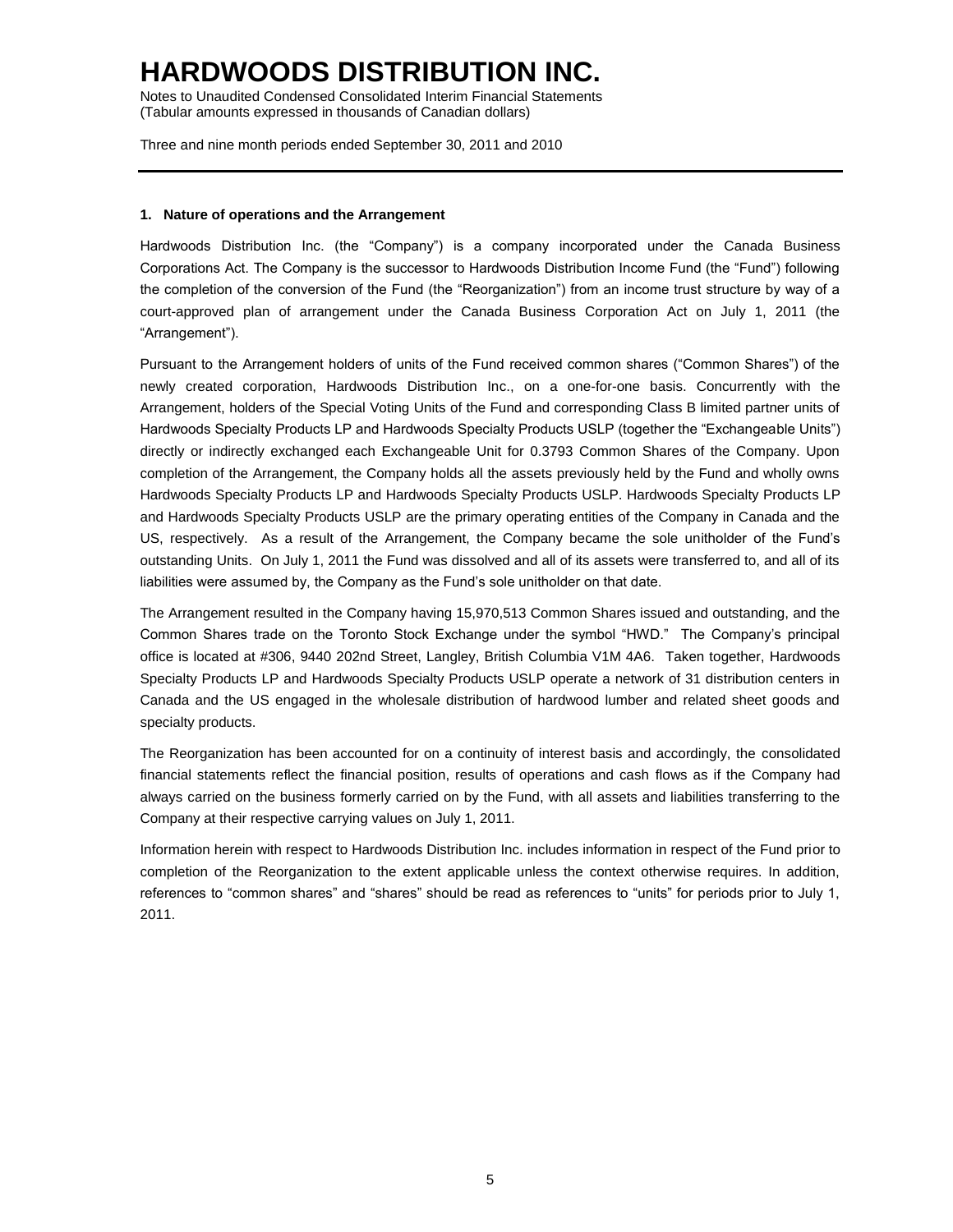Notes to Unaudited Condensed Consolidated Interim Financial Statements (Tabular amounts expressed in thousands of Canadian dollars)

Three and nine month periods ended September 30, 2011 and 2010

### **2. Basis of preparation and significant accounting policies:**

(a) Statement of compliance:

These condensed consolidated interim financial statements are prepared in accordance with IAS 34, Interim Financial Reporting and thus do not include all of the information required for full annual financial statements. These are the Company's third condensed consolidated interim financial statements prepared for part of the period covered by the first IFRS annual financial statements and IFRS 1, First Time Adoption of International Financial Reporting Standards ("IFRS 1"), has been applied. The preparation of these condensed consolidated interim financial statements resulted in changes to the accounting policies adopted by the Company in its most recent annual financial statements, which were prepared under Canadian generally accepted accounting principals ("GAAP") as issued by the Canadian Institute of Chartered Accountants. An explanation of how the transition to IFRS has affected the reported financial position and financial performance of the Company is explained in note 20 to these condensed consolidated interim financial statements and note 20 to the Fund's consolidated interim financial statements for the three month period ended March 31, 2011.

The condensed consolidated interim financial statements were authorized for issue by the Board of Directors on November 7, 2011.

(b) Basis of measurement:

The condensed consolidated interim financial statements have been prepared on the historical cost basis, except for the non-controlling interest's exchangeable units liability which was recorded in the statement of financial position at its estimated fair value until completion of the Arrangement described in Note 1.

(c) Functional and presentation currency:

These condensed consolidated interim financial statements are presented in Canadian dollars, which is the Company's functional currency. All financial information presented in the financial statements, with the exception of per share amounts, has been rounded to the nearest thousand.

(d) Use of estimates and judgment:

The preparation of financial statements in accordance with IFRS requires management to make judgments, estimates and assumptions that affect the application of accounting policies and the reported amounts of assets and liabilities at the date of the financial statements and the reported amounts of revenue and expenses during the reporting period. Actual amounts may differ from the estimates applied in the preparation of these financial statements.

Estimates and underlying assumptions are reviewed on an ongoing basis. Revisions to accounting estimates are recognized in the period in which the estimates are revised and in any future periods affected.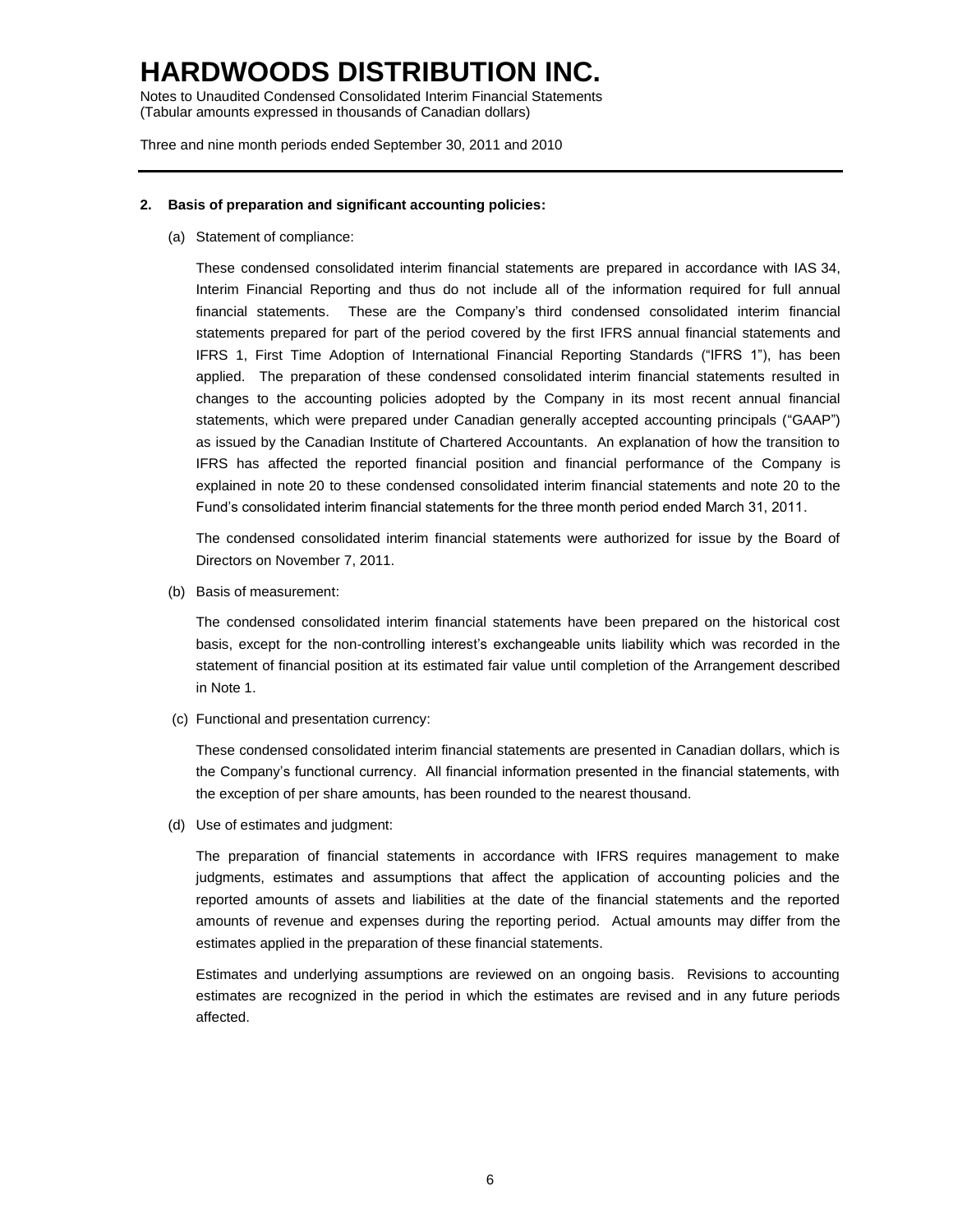Notes to Unaudited Condensed Consolidated Interim Financial Statements (Tabular amounts expressed in thousands of Canadian dollars)

Three and nine month periods ended September 30, 2011 and 2010

### **2. Basis of preparation and significant accounting policies (continued):**

(d) Use of estimates and judgment (continued)

Information about significant areas of estimation uncertainty and critical judgments in applying policies that have the most significant effect on the amounts recognized in the condensed consolidated interim financial statements is included in the following notes:

- Note 3 the valuation of Paxton assets acquired and combined net income and sales
- Note 6 the determination of the allowance for doubtful accounts;
- Note 10 the determination of provisions and contingencies
- Note 11 the determination of finance lease obligations
- Note 12 the valuation of the non-controlling interest exchangeable units; and
- Note 14 the valuation of deferred income taxes and utilization of tax loss carry forwards.
- (e) Significant accounting policies

The significant accounting policies that have been used in the preparation of these condensed consolidated interim financial statements are summarized in note 3 to the first interim condensed consolidated interim financial statements of the Fund for the three month period ended March 31, 2011. Accordingly, these statements should be read in conjunction with the condensed consolidated interim financial statements for the period ended March 31, 2011.

New standards and interpretations yet to be adopted:

#### *IFRS 9 - Financial Instruments*

In November 2009, the IASB issued IFRS 9 - *Financial Instruments*, which is the first step in its project to replace IAS 39 - *Financial Instruments: Recognition and Measurement*. IFRS 9 establishes the measurement and classification of financial assets. Under IFRS 9, financial assets are measured either at fair value through earnings or at amortized cost if certain conditions are met. The effective date of this standard is January 1, 2013, but early adoption is permitted. The Company will apply this standard to its financial statements beginning on January 1, 2013. The Company is currently evaluating the impact of IFRS 9 on its financial statements.

#### *IFRS 10 – Consolidated Financial Statements*

In May 2011, the IASB issued IFRS 10 – *Consolidated Financial Statements*. The objective of IFRS 10 is to establish principles for the presentation and preparation of consolidated financial statements when an entity controls one or more other entities. The effective date of this standard is January 1, 2013, but early adoption is permitted. The Company will apply this standard to its financial statements beginning on January 1, 2013. The adoption of IFRS 10 is not expected to have a significant impact on the Company's consolidated financial statements.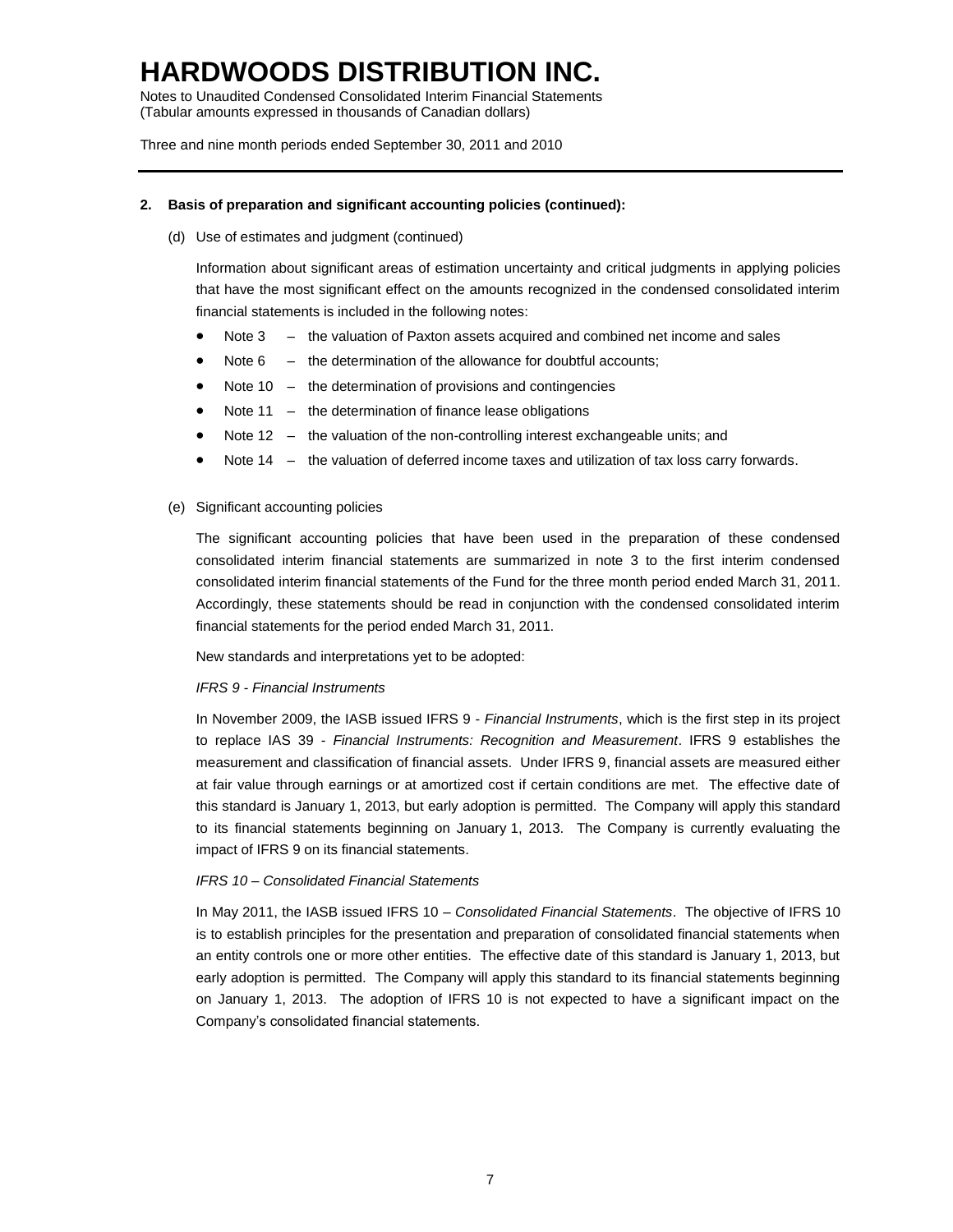Notes to Unaudited Condensed Consolidated Interim Financial Statements (Tabular amounts expressed in thousands of Canadian dollars)

Three and nine month periods ended September 30, 2011 and 2010

### **2. Basis of preparation and significant accounting policies (continued):**

(e) Significant accounting policies (continued)

#### *IFRS 12 – Disclosure of Interests in Other Entities*

In May 2011, the IASB issued IFRS 12 – *Disclosure of Interests in Other Entities*. The objective of IFRS 12 is to require the disclosure of information that enables users of financial statements to evaluate the nature of, and risks associated with, its interests in other entities and the effects of those interests on its financial position, financial performance and cash flows. The effective date of this standard is January 1, 2013, but early adoption is permitted. The Company will apply this standard to its financial statements beginning on January 1, 2013. The adoption of IFRS 12 is not expected to have a significant impact on the Company's consolidated financial statements.

#### *IFRS 13 – Fair Value Measurement*

In May 2011, the IASB issued IFRS 13 – *Fair Value Measurement*. The objective of IFRS 13 is to define fair value, set out in a single IFRS framework for measuring fair value, and establish disclosure requirements regarding fair value measurements. The effective date of this standard is January 1, 2013, but early adoption is permitted. The Company will apply this standard to its financial statements beginning on January 1, 2013. The Company is currently evaluating the impact of IFRS 13 on its financial statements.

#### **3. Business acquisition:**

On September 19, 2011 a subsidiary of the Company purchased certain assets of Frank Paxton Lumber Company ("Paxton") with the intention to continue operations of the business. Paxton is a US based remanufacturer and distributor of hardwood lumber, millwork and sheet goods, with branch operations in San Antonio, Denver, Cincinnati, Kansas City and Chicago. The Company purchased the trade accounts receivable, inventory, and property, plant and equipment of Paxton for cash consideration of \$13.7 million (US\$13.9 million) and hired Paxton's employees to continue operating the business.

The acquisition has been accounted for as a business combination. The preliminary allocation of purchase price to identified assets acquired is as follows:

| Trade accounts receivable     | \$ | 3,972  |
|-------------------------------|----|--------|
| Inventory                     |    | 5.769  |
| Property, plant and equipment |    | 3,931  |
| Intangible asset              |    | 21     |
| Cash paid                     | S  | 13.693 |

As part of the acquisition, buildings have been leased from the previous owner at market rates. Liabilities were not assumed with the exception of equipment and truck leases, which are classified as operating leases. The lease obligations are as follows:

|                            | Within   | One to     | After      |       |
|----------------------------|----------|------------|------------|-------|
| Minimum lease payments due | one year | five years | five years | Total |
|                            |          |            |            |       |
| <b>Buildings</b>           | 1.048    | 4.193      | -          | 5.241 |
| Equipment and vehicles     | 86       | 67         | -          | 153   |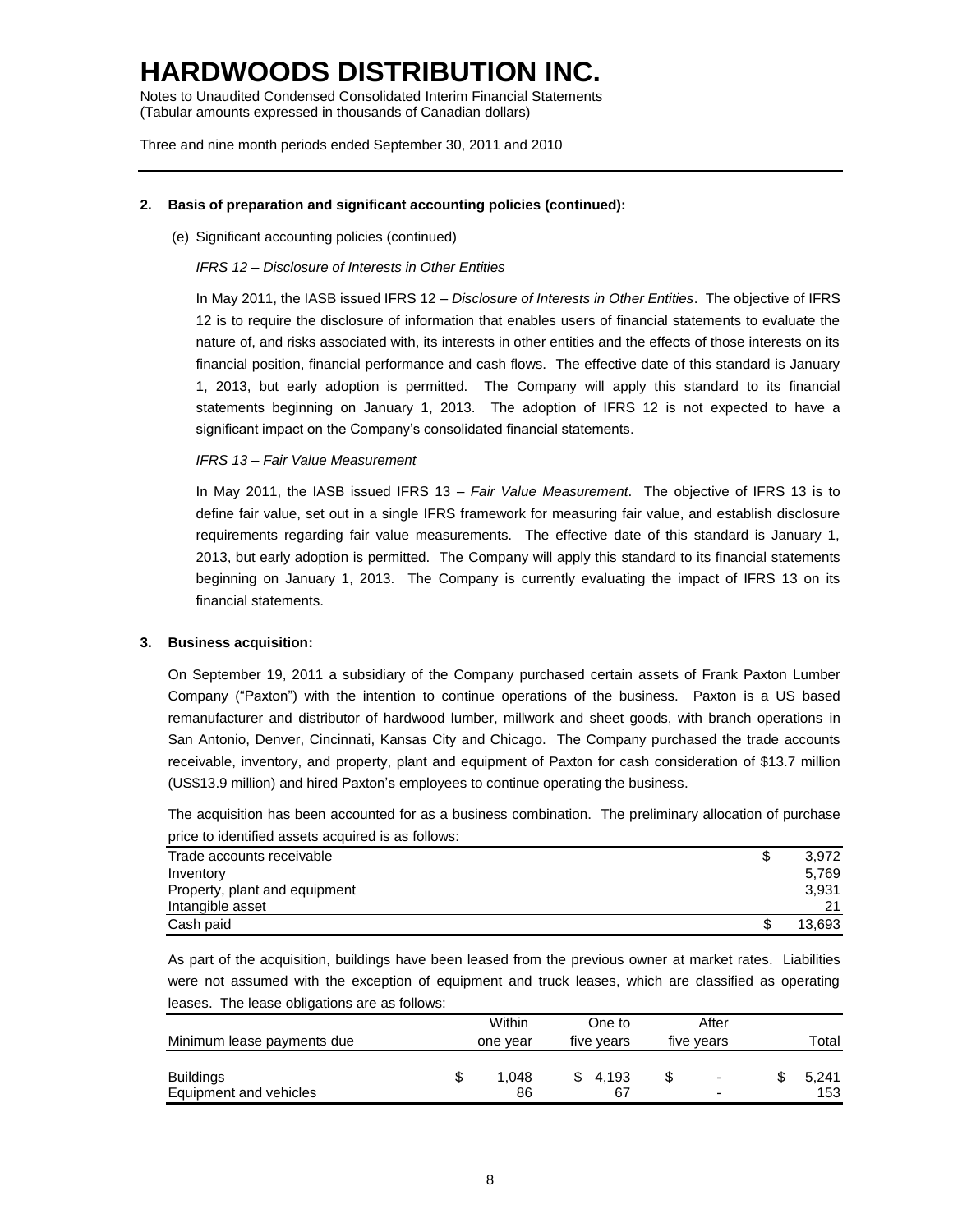Notes to Unaudited Condensed Consolidated Interim Financial Statements (Tabular amounts expressed in thousands of Canadian dollars)

Three and nine month periods ended September 30, 2011 and 2010

### **3. Business acquisition (continued):**

Had the acquisition occurred on January 1, 2011 management estimated that the Company's consolidated sales would have been \$198.1 million for the nine month period ended September 30, 2011. Sales included in these condensed consolidated interim financial statements for the period from September 19 to 30, 2011 for Paxton were \$2.1 million. There was no material impact on profit in the period arising from the Paxton acquisition as earnings from Paxton were substantially offset by transactions costs associated with completing the acquisition.

### **4. Capital management:**

The Company's policy is to maintain a strong capital base so as to maintain investor, creditor and market confidence and to sustain future development of the business. The Company considers its capital to be bank indebtedness (net of cash) and shareholders' equity. The Company's capitalization is as follows:

|                                         |    | September 30,<br>2011 | December 31,<br>2010 |           |  |
|-----------------------------------------|----|-----------------------|----------------------|-----------|--|
| Cash and cash equivalents               | \$ | (326)                 | \$                   | (43)      |  |
| <b>Bank indebtedness</b>                |    | 23,373                |                      | 6.745     |  |
| Fund unit liability                     |    |                       |                      | 144.366   |  |
| Net deficit attributable to unitholders |    |                       |                      | (83, 557) |  |
| Shareholders' equity                    |    | 73.408                |                      |           |  |
| Total capitalization                    | S  | 96,455                | \$                   | 67,511    |  |

The terms of the Company's US and Canadian credit facilities are described in note 9. The terms of the agreements with the Company's lenders provide that dividends cannot be paid to its shareholders in the event that its subsidiaries did not meet certain additional credit ratios. The Company's operating subsidiaries were compliant with all required credit ratios under the US and Canadian credit facilities as at September 30, 2011, and accordingly there were no restrictions on dividends arising from compliance with financial covenants.

On August 8, 2011 Hardwoods Distribution Inc. declared a cash dividend of \$0.02 per common share to shareholders of record as of October 20, 2011. The dividend was paid to shareholders on October 31, 2011.

### **5. Financial instruments:**

Financial instrument assets include cash and cash equivalents, which are designated as fair value through profit and loss, and current and long-term receivables which are designated as loans and receivables and measured at amortized cost. Financial instrument liabilities include bank indebtedness, accounts payable, accrued liabilities, finance lease obligation and, prior to conversion, the Fund's unit liability. All financial liabilities are designated as other liabilities and are measured at amortized cost. There are no financial instruments classified as available-for-sale or held-to-maturity.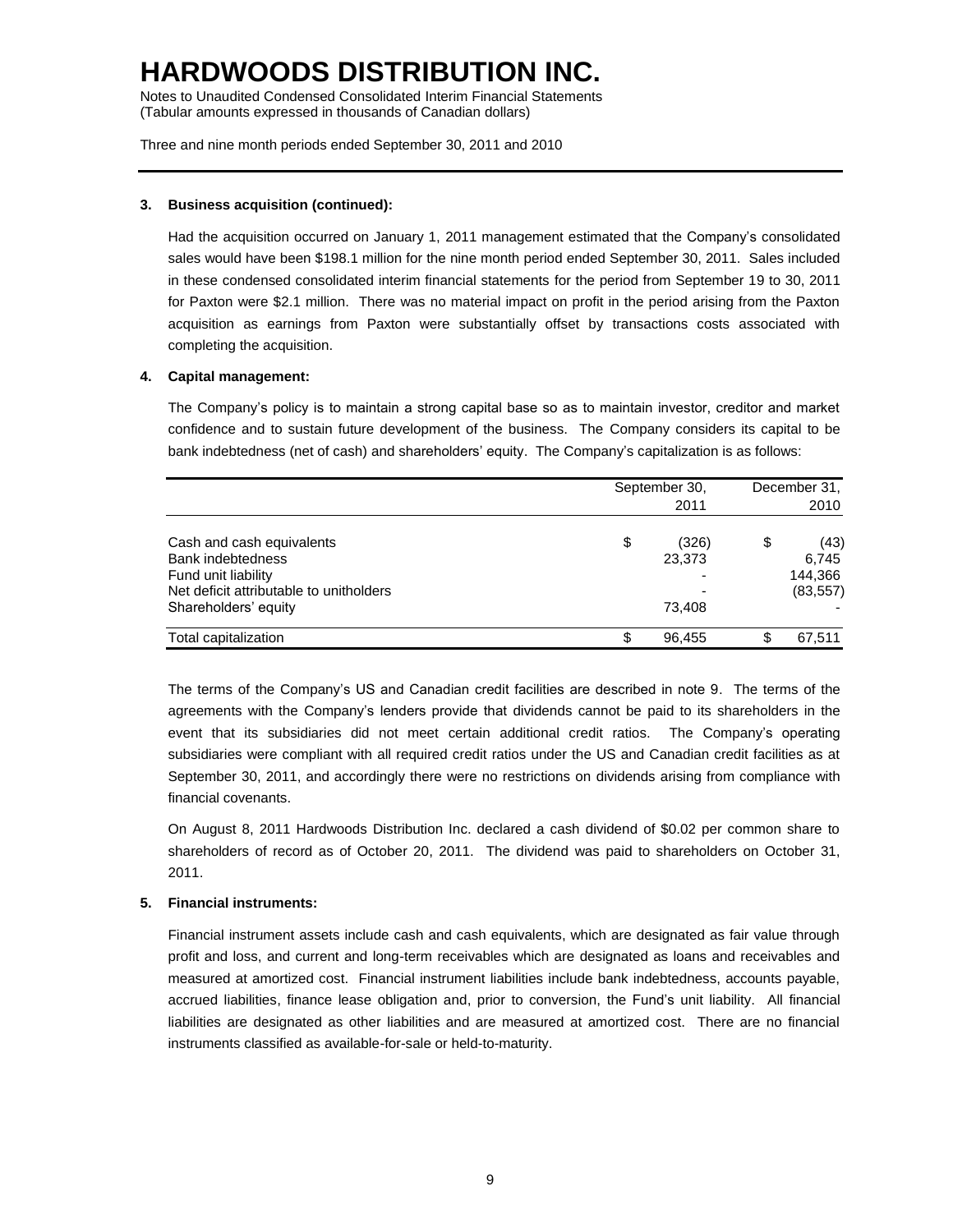Notes to Unaudited Condensed Consolidated Interim Financial Statements (Tabular amounts expressed in thousands of Canadian dollars)

Three and nine month periods ended September 30, 2011 and 2010

### **5. Financial instruments (continued):**

### *Fair values of financial instruments*

The carrying values of cash and cash equivalents, accounts receivable, income tax recoverable, and accounts payable accrued liabilities approximate their fair values due to the relatively short period to maturity of the instruments. The fair value of long-term receivables and finance lease obligations are not expected to differ materially from their respective carrying values, given the interest rates being charged. The carrying values of the credit facilities approximate their fair values due to the existence of floating market based interest rates. The fair value of these non-derivative financial assets and liabilities has been estimated based on the present value of future cash flows, discounted at a market rate of interest at the reporting date.

#### *Derivative financial instruments*

The Fund's non-controlling interest exchangeable unit liability (note 12) was recorded at fair value each reporting period, until their conversion to shares of the Company on July 1, 2011 (notes 1 and 12).

#### **6. Accounts receivable:**

The following is a breakdown of the Company's current and long term receivables and represents the Company's principal exposure to credit risk.

|                                                  | September 30, | December 31, |
|--------------------------------------------------|---------------|--------------|
|                                                  | 2011          | 2010         |
| Trade accounts receivable - Canada               | \$<br>12,754  | \$<br>10,555 |
| Trade accounts receivable - United States        | 28,954        | 17,726       |
| Sundry receivable                                | 171           | 200          |
| Current portion of long-term receivables         | 453           | 413          |
|                                                  | 42,332        | 28,894       |
| Less:                                            |               |              |
| Allowance for credit loss                        | 3,820         | 2,238        |
|                                                  | \$<br>38,512  | \$<br>26,656 |
| Long-term receivables:                           |               |              |
| Employee housing loans                           | \$<br>382     | \$<br>375    |
| Customer notes                                   | 1,027         | 1,088        |
| Security deposits                                | 463           | 465          |
|                                                  | 1,872         | 1,928        |
| Less:                                            |               |              |
| Current portion, included in accounts receivable | 453           | 413          |
|                                                  | \$<br>1,419   | \$<br>1,515  |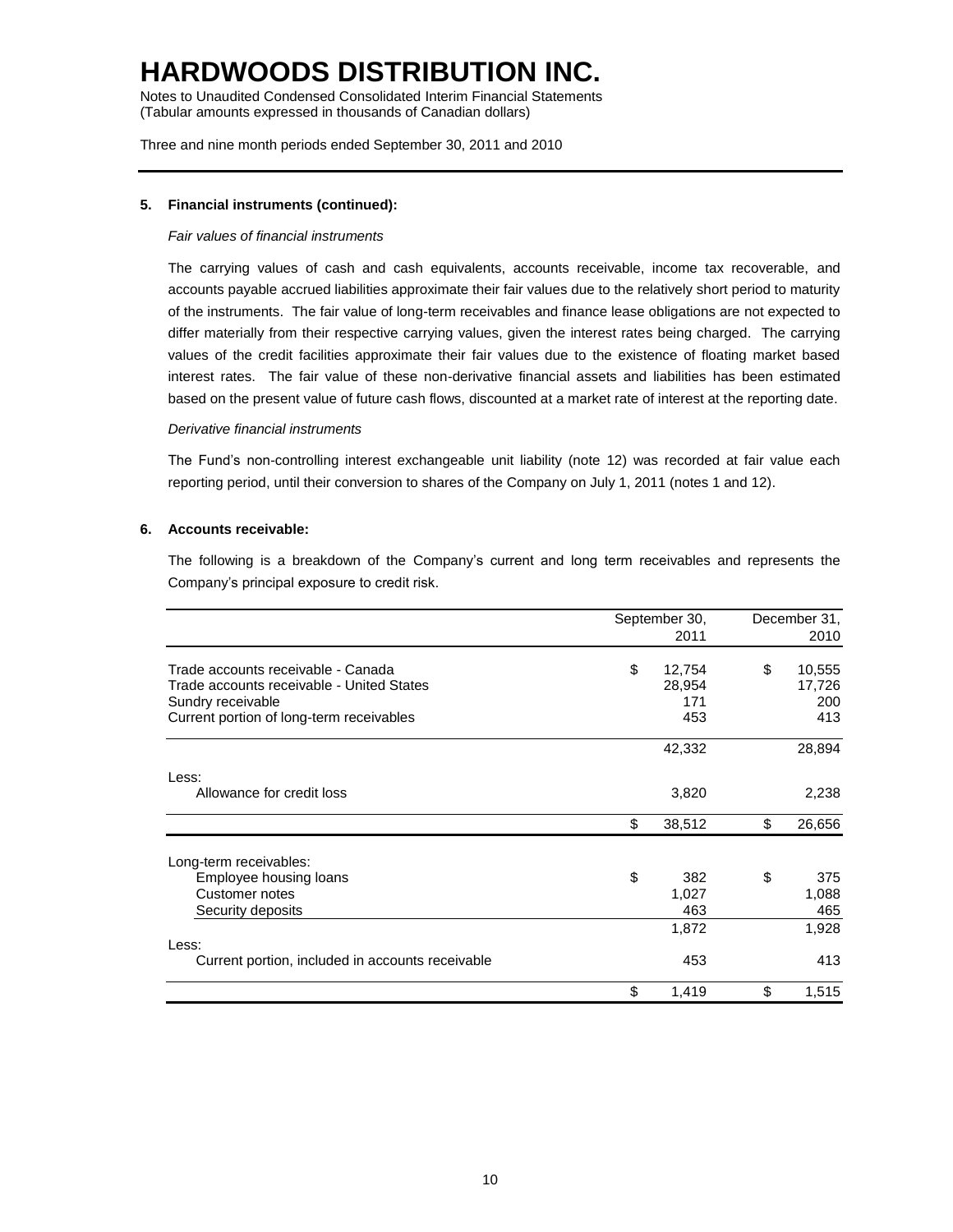Notes to Unaudited Condensed Consolidated Interim Financial Statements (Tabular amounts expressed in thousands of Canadian dollars)

Three and nine month periods ended September 30, 2011 and 2010

### **6. Accounts receivable (continued):**

The aging of trade receivables was:

|                                                                                | September 30,<br>2011                   | December 31,<br>2010                    |  |  |
|--------------------------------------------------------------------------------|-----------------------------------------|-----------------------------------------|--|--|
| Current<br>Past due 31 - 60 days<br>Past due 61 - 90 days<br>Past due 90+ days | \$<br>27,093<br>7,319<br>2,675<br>4,621 | \$<br>16,791<br>5,460<br>2,059<br>3,971 |  |  |
|                                                                                | 41,708<br>S                             | \$<br>28,281                            |  |  |

The Company determines its allowance for doubtful accounts based on its best estimate of the net recoverable amount by customer account. Accounts that are considered uncollectable are written off. The total allowance at September 30, 2011 was \$3.8 million (December 31, 2010 - \$2.2 million). The amount of the allowance is considered sufficient based on the past experience of the business, the security the Company has in place for past due accounts and management's regular review and assessment of customer accounts and credit risk.

Bad debt expense, net of recoveries, for the three months ended September 30, 2011 was \$0.3 million which equates to 0.5% of sales (three month period ended September 30, 2010 – \$0.6 million, being 1.2% of sales). For the nine months ended September 30, 2011 bad debt expense, net of recoveries, was \$1.1 million (nine months ended September 30, 2010 - \$1.4 million), being 0.7% of sales.

### **7. Inventories:**

|                                                        | September 30,<br>2011                    |    |                                   |  |
|--------------------------------------------------------|------------------------------------------|----|-----------------------------------|--|
| Lumber<br>Sheet goods<br>Specialty<br>Goods in-transit | \$<br>14,538<br>19,522<br>4,417<br>2,493 | \$ | 9,868<br>13,270<br>2,307<br>1,996 |  |
|                                                        | \$<br>40,970                             | \$ | 27,441                            |  |

Inventory related expenses are included in the consolidated statement of comprehensive income as follows:

|                                               | Three months<br>ended<br>September 30,<br>2011 |                 | Three months<br>Nine months<br>ended<br>ended<br>September 30, September 30, September 30,<br>2010<br>2011 |                 |    | Nine months<br>ended<br>2010 |    |                  |
|-----------------------------------------------|------------------------------------------------|-----------------|------------------------------------------------------------------------------------------------------------|-----------------|----|------------------------------|----|------------------|
| Inventory write-downs                         | \$                                             | 154             | \$                                                                                                         | 184             | S  | 517                          | \$ | 638              |
| Cost of inventory sold<br>Other cost of sales | \$                                             | 45.271<br>1.980 | \$                                                                                                         | 40.490<br>1,353 | \$ | 131,232<br>5,583             | \$ | 119,639<br>4,956 |
| Total cost of sales                           | \$                                             | 47.251          | \$                                                                                                         | 41.843          | \$ | 136.815                      | \$ | 124,595          |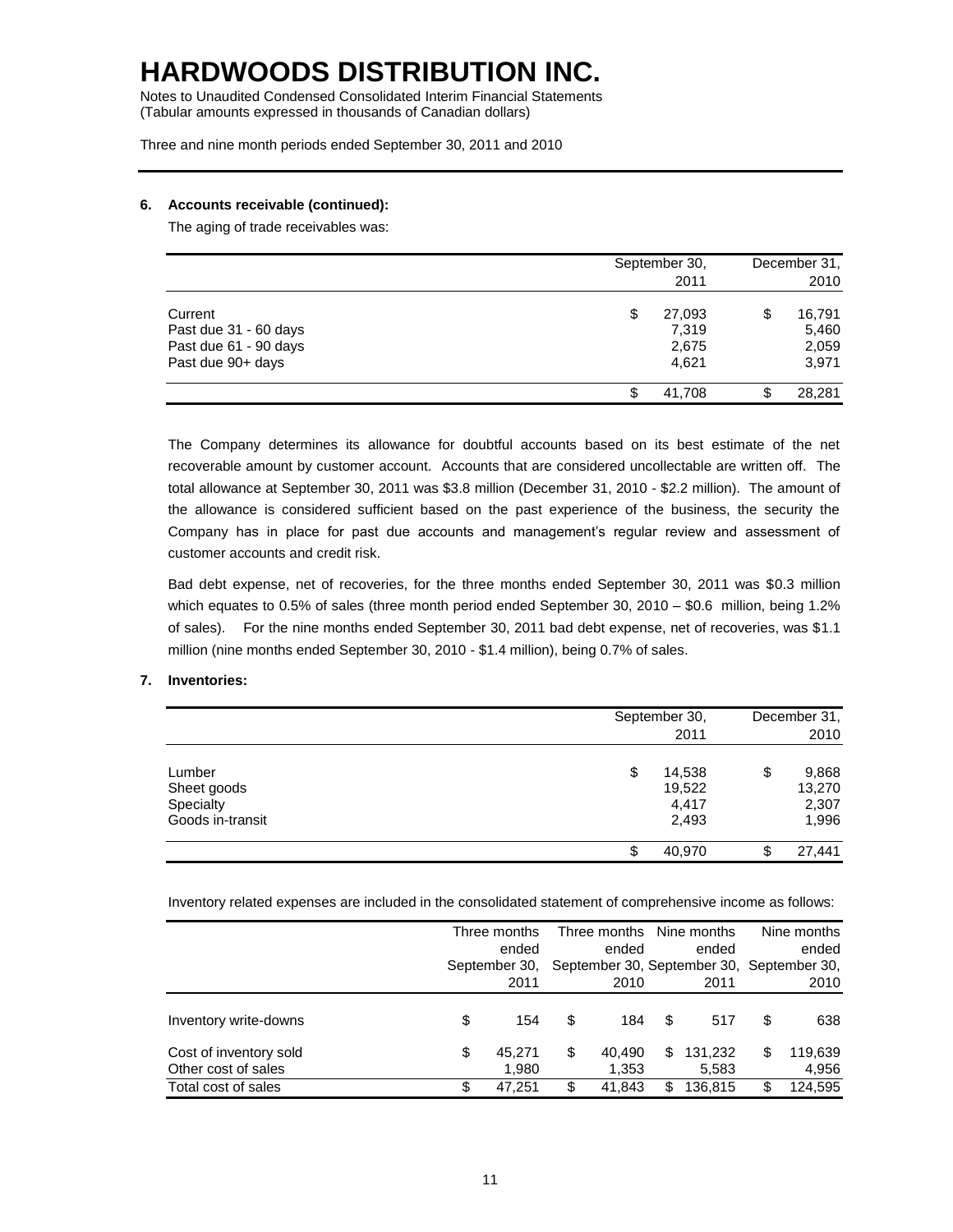Notes to Unaudited Condensed Consolidated Interim Financial Statements (Tabular amounts expressed in thousands of Canadian dollars)

Three and nine month periods ended September 30, 2011 and 2010

### **8. Property, plant and equipment:**

|                                                                                         | Leased<br>vehicles               | Machinery and<br>equipment  | Mobile<br>equipment         |                          | Leasehold<br>improvements | Total                           |
|-----------------------------------------------------------------------------------------|----------------------------------|-----------------------------|-----------------------------|--------------------------|---------------------------|---------------------------------|
| Cost                                                                                    |                                  |                             |                             |                          |                           |                                 |
| Balance at January 1, 2010<br>Additions<br><b>Disposals</b><br>Adjustments:             | \$<br>2,456<br>1,476<br>(1, 416) | \$<br>2,095<br>61<br>(137)  | \$<br>3,225<br>(134)        | \$                       | 786<br>13<br>(2)          | \$<br>8,562<br>1,550<br>(1,689) |
| Foreign currency translation                                                            | (82)                             | (63)                        | (112)                       |                          | (12)                      | (269)                           |
| Balance at December 31, 2010<br>Additions<br><b>Disposals</b><br>Adjustments:           | 2,434<br>556<br>(503)            | 1,956<br>3,539<br>(2)       | 2,979<br>505<br>(36)        |                          | 785<br>94<br>(1)          | 8,154<br>4,694<br>(542)         |
| Foreign currency translation                                                            | 81                               | 270                         | 133                         |                          | 12                        | 496                             |
| Balance at September 30, 2011                                                           | \$<br>2,568                      | \$<br>$\overline{5,763}$    | \$<br>3,581                 | $\overline{\mathcal{S}}$ | 890                       | \$<br>12,802                    |
| <b>Accumulated depreciation</b>                                                         |                                  |                             |                             |                          |                           |                                 |
| Balance at January 1, 2010<br>Depreciation during period<br>Disposals<br>Adjustments:   | \$<br>1,180<br>706<br>(974)      | \$<br>1,685<br>189<br>(133) | \$<br>2,394<br>205<br>(133) | \$                       | 736<br>37<br>(2)          | \$<br>5,995<br>1,137<br>(1,242) |
| Foreign currency translation                                                            | (31)                             | (53)                        | (85)                        |                          | (11)                      | (180)                           |
| Balance at December 31, 2010<br>Depreciation during period<br>Disposals<br>Adjustments: | 881<br>497<br>(365)              | 1,688<br>98<br>(2)          | 2,381<br>57<br>(36)         |                          | 760<br>17<br>(1)          | 5,710<br>669<br>(404)           |
| Foreign currency translation                                                            | 30                               | 54                          | 79                          |                          | 11                        | 174                             |
| Balance at September 30, 2011                                                           | \$<br>1,043                      | \$<br>1,838                 | \$<br>2,481                 | \$                       | 787                       | \$<br>6,149                     |
| Net book value:<br>December 31, 2010                                                    | \$<br>1,553                      | \$<br>268                   | \$<br>598                   | \$                       | 25                        | \$<br>2.444                     |
| September 30, 2011                                                                      | 1,525                            | 3,924                       | 1,099                       |                          | 103                       | 6,653                           |

Depreciation of property, plant and equipment is included in the statement of comprehensive income as follows:

|                                            | Three months   |    |                | Three months Nine months                  | Nine months      |
|--------------------------------------------|----------------|----|----------------|-------------------------------------------|------------------|
|                                            | ended          |    | ended          | ended                                     | ended            |
|                                            | September 30.  |    |                | September 30, September 30, September 30, |                  |
|                                            | 2011           |    | 2010           | 2011                                      | 2010             |
| Selling and distribution<br>Administration | \$<br>210<br>9 | \$ | $223$ \$<br>32 | 645<br>24                                 | \$<br>797<br>104 |
|                                            | 219            | S  | $255$ \$       | 669                                       | \$<br>901        |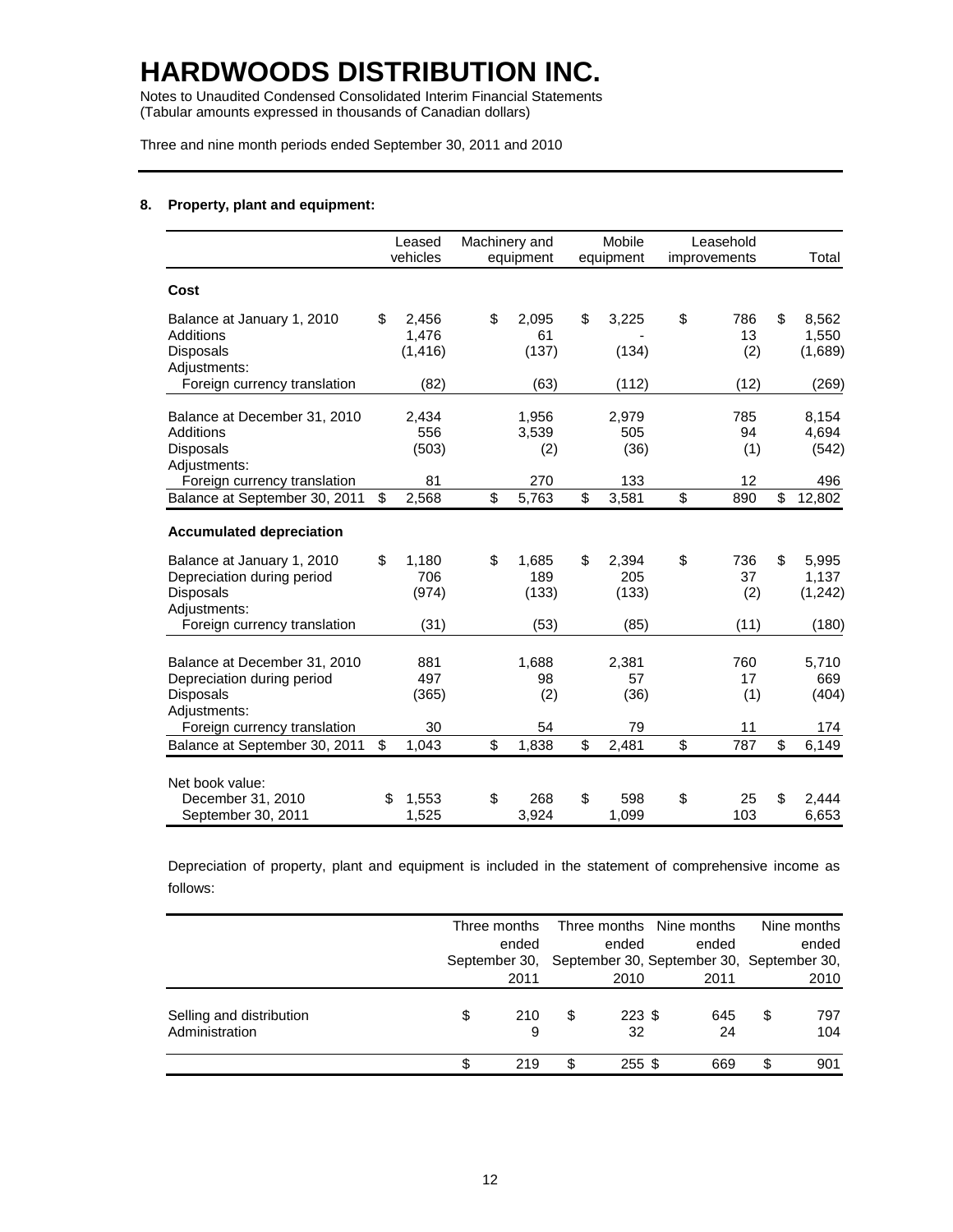Notes to Unaudited Condensed Consolidated Interim Financial Statements (Tabular amounts expressed in thousands of Canadian dollars)

### Three and nine month periods ended September 30, 2011 and 2010

### **8. Property, plant and equipment (continued):**

Gains and losses on disposal of property, plant and equipment are included in the statement of comprehensive income as follows:

|                                            |               | Three months |   |       | Three months Nine months                  |   | Nine months |
|--------------------------------------------|---------------|--------------|---|-------|-------------------------------------------|---|-------------|
|                                            |               | ended        |   | ended | ended                                     |   | ended       |
|                                            | September 30, |              |   |       | September 30, September 30, September 30, |   |             |
|                                            |               | 2011         |   | 2010  | 2011                                      |   | 2010        |
| Selling and distribution<br>Administration | \$            | 5            | S | 35S   | 64                                        | S | 86          |
| Gain on disposal                           |               | 5            |   | 42 \$ | 64                                        | S | 93          |

### **9. Bank indebtedness:**

|                                                                                                                                                                                        | September 30,<br>2011        | December 31,<br>2010      |
|----------------------------------------------------------------------------------------------------------------------------------------------------------------------------------------|------------------------------|---------------------------|
| Checks issued in excess of funds on deposit<br>Credit facility, Hardwoods LP<br>Credit facility, Hardwoods USLP<br>(September 30, 2011 - US\$16,304;<br>December 31, 2010 - US\$6,162) | \$<br>739<br>5,633<br>17,090 | \$<br>282<br>548<br>6,129 |
| Deferred finance fees                                                                                                                                                                  | (89)                         | (214)                     |
|                                                                                                                                                                                        | 23.373                       | 6.745                     |

Bank indebtedness consists of checks issued in excess of funds on deposit and advances under operating lines of credit available to Hardwoods LP and Hardwoods USLP (the "Credit Facilities").

Each of the Credit Facilities is separate, is not guaranteed by the other partnership, and does not contain cross default provisions to the other Credit Facility. The Credit Facility made available to Hardwoods LP is secured by a first security interest in all of the present and after acquired property of Hardwoods LP and its operating subsidiaries, and by the LP Units held by a subsidiary of the Company. The Credit Facility made available to Hardwoods USLP is secured by a first security interest in all of the present and after acquired property of Hardwoods USLP and by the USLP Units held by a subsidiary of the Company.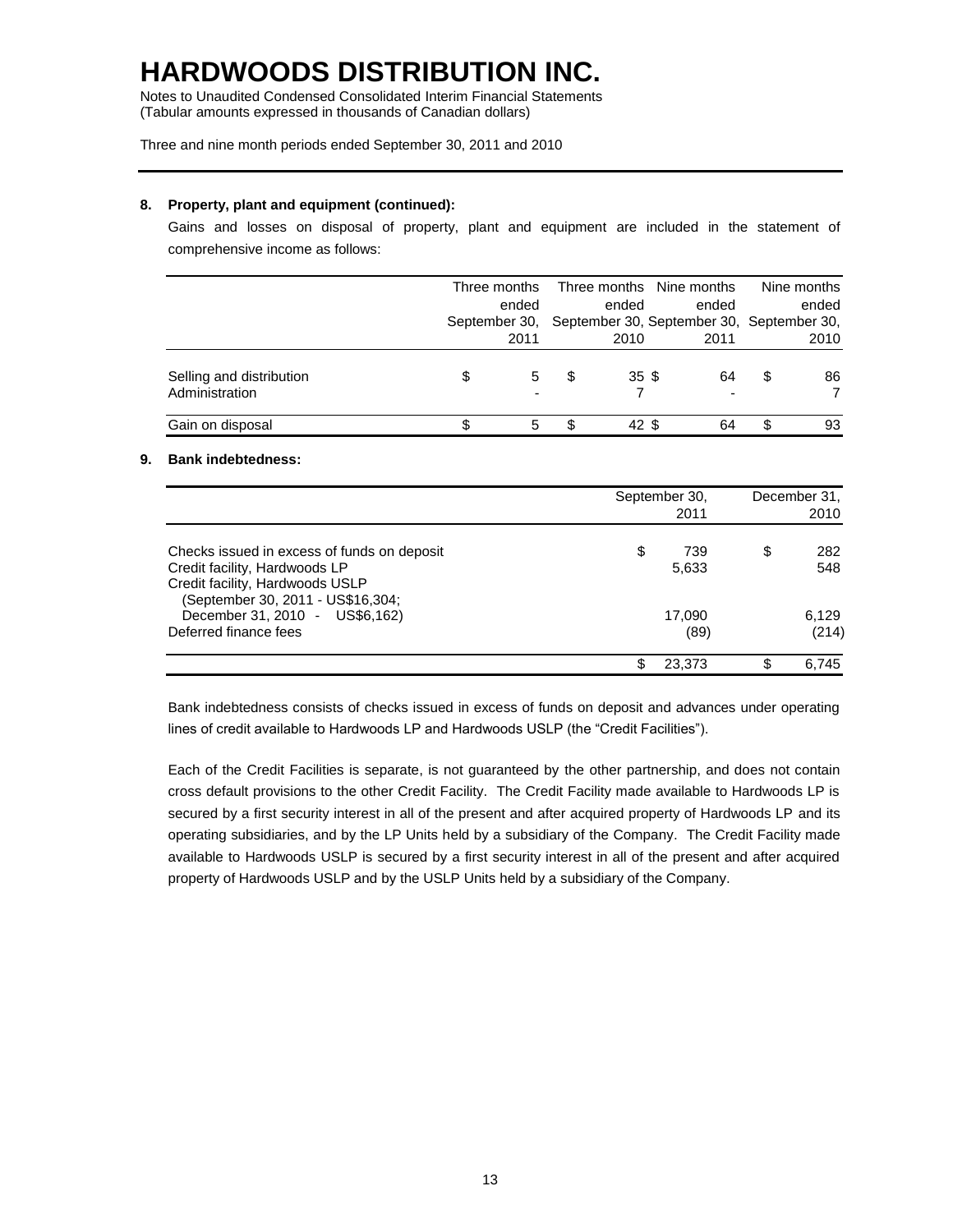Notes to Unaudited Condensed Consolidated Interim Financial Statements (Tabular amounts expressed in thousands of Canadian dollars)

Three and nine month periods ended September 30, 2011 and 2010

### **9. Bank indebtedness (continued):**

The Hardwoods LP Credit Facility has a three year term, provides financing up to \$15.0 million and has a maturity date of August 7, 2012. During the three month period ended September 30, 2011, Hardwoods USLP amended its credit facility in conjunction with the Paxton acquisition, increasing the maximum borrowing available under the credit facility from US\$25 million to US\$30 million. The Hardwoods USLP credit facility provides financing up to US \$30.0 million and has a four year term with a maturity date of May 26, 2015. Each facility is payable in full at maturity. The Hardwoods LP Credit Facility is a revolving credit facility which Hardwoods LP may terminate subject to prepayment penalties of \$225,000 if terminated in the first 12 months of the credit facility term, \$150,000 if repaid in the second 12 months of the credit facility term, and \$75,000 thereafter if repaid prior to the maturity date of the credit facility. The Hardwoods USLP Credit Facility may be terminated by Hardwoods USLP without prepayment penalties. The Credit Facilities bear interest at a floating rate based on the Canadian or US prime rate (as the case may be), LIBOR or bankers acceptance rates plus, in each case, an applicable margin. Letters of credit are also available under the Credit Facilities on customary terms for facilities of this nature. The Credit Facilities' rates vary with the ratio of EBITDA minus capital expenditures and cash taxes, divided by interest. Fees and standby charges usual for borrowings of this nature were and are payable.

The amount made available under the Credit Facility to Hardwoods LP from time to time is limited to the extent of 85% of the book value of accounts receivable and the lesser of 60% of the book value or 85% of appraised value of inventories with the amount based on inventories not to exceed 60% of the total amount to be available. Certain identified accounts receivable and inventories are excluded from the calculation of the amount available under the Credit Facility. Hardwoods LP is required to maintain a fixed charge coverage ratio (calculated as the ratio of EBITDA less cash taxes less capital expenditures, divided by interest) of not less than 1.1 to 1. At September 30, 2011, the Hardwoods LP credit facility had \$8.7 million of additional borrowing capacity.

The amount to be made available under the Credit Facility to Hardwoods USLP from time to time is limited to the extent of 85% of the book value of certain accounts receivable and 55% of the book value of inventories (with certain accounts receivable and inventory being excluded). Hardwoods USLP is required to maintain a fixed charge coverage ratio (calculated as EBITDA less cash taxes less capital expenditures, divided by interest plus distributions) of 1.0 to 1. This covenant of the Hardwoods USLP Credit Facility does not need to be met however when the unused availability under the credit facility is in excess of US\$2.5 million. At September 30, 2011, the Hardwoods USLP credit facility had unused availability of \$13.8 million (US\$13.2 million).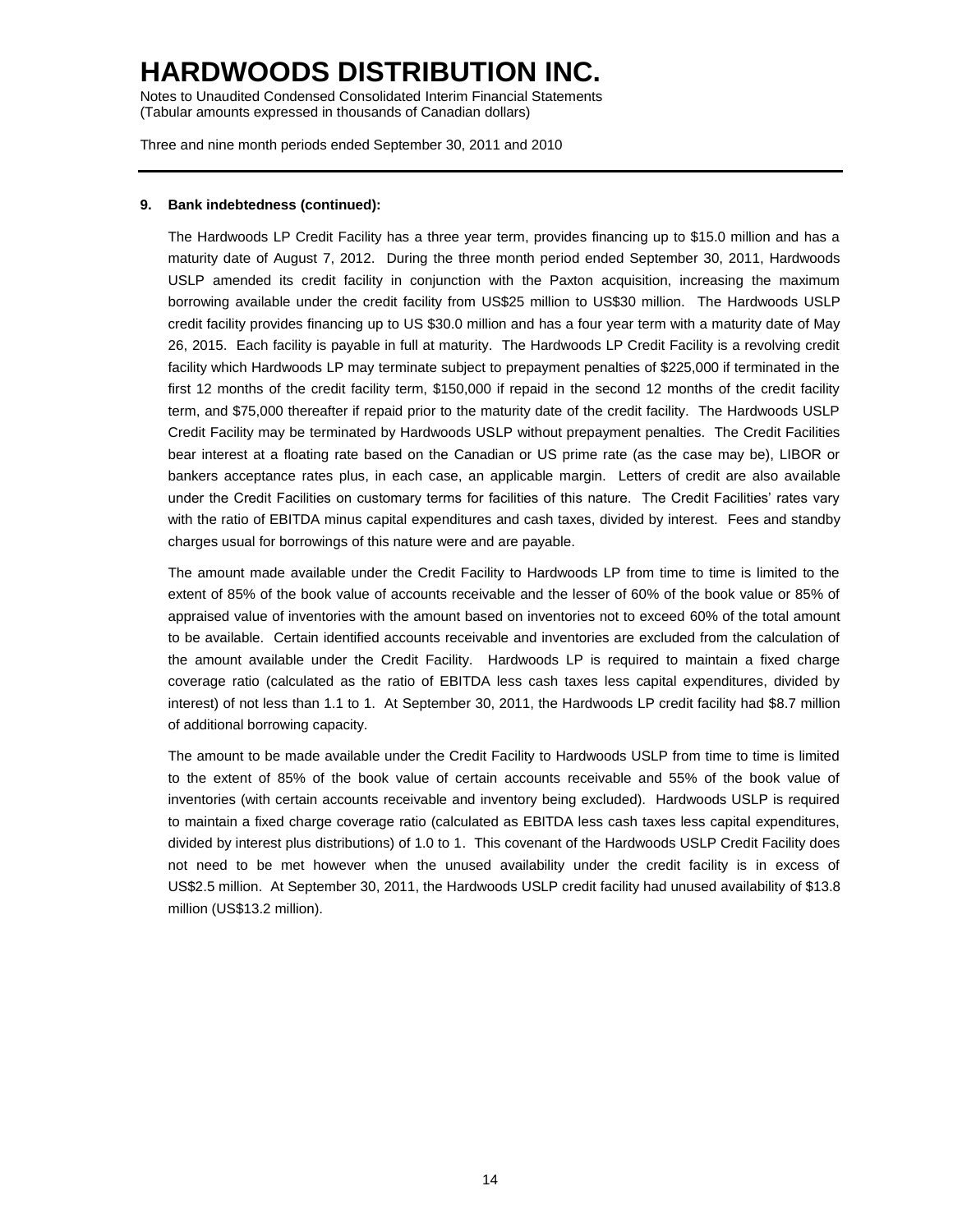Notes to Unaudited Condensed Consolidated Interim Financial Statements (Tabular amounts expressed in thousands of Canadian dollars)

Three and nine month periods ended September 30, 2011 and 2010

### **10. Provisions:**

|                                                                                                                                         |    |                    | Onerous            |                                 |
|-----------------------------------------------------------------------------------------------------------------------------------------|----|--------------------|--------------------|---------------------------------|
|                                                                                                                                         |    | Legal              | contracts          | Total                           |
| Balance at December 31, 2010<br>Provisions made during the period<br>Provisions used during the period<br>Adjustments during the period | \$ | 301<br>101<br>(52) | \$<br>240<br>(132) | \$<br>541<br>101<br>(184)<br>11 |
| Balance at September 30, 2011                                                                                                           | ጥ  | 357                | \$<br>112          | \$<br>469                       |
| Non-current<br>Current                                                                                                                  |    | 357                | 27<br>85           | \$<br>27<br>442                 |
|                                                                                                                                         | \$ | 357                | \$<br>112          | \$<br>469                       |

#### *Legal*

The Company and its subsidiaries are subject to legal proceedings that arise in the ordinary course of its business. Provisions for legal costs are related to employee severance and product liability issues. Management is of the opinion, based upon information presently available, that it is unlikely that any liability, to the extent not provided for or through insurance, would be material in relation to the Company's condensed consolidated interim financial statements.

#### *Onerous contracts*

Due to the closure of some branches before the expiry of the lease the Company has a legal obligation to pay the monthly lease until the expiry date. The Company has mitigated the obligation by sub-leasing the properties. The Company has made provision for the net lease in the case that the sub-lease does not cover the entire obligation. The full expense was recognized in profit/loss in the period of the branch closure and subsequently the related liability is being reduced over the life of the obligation as cash payments are made. The liability is measured at the present value of the expected net cost of the remaining term of the contract.

#### *Decommissioning*

The Company and its subsidiaries are not obligated in any material way for decommissioning or site restoration.

#### **11. Leases:**

(a) Finance leases as lessee:

Subsidiaries of the Company lease vehicles with terms ranging from 18 to 50 months. Hardwoods LP guarantees a residual value under the terms of the leases in Canada, and any difference between the amount realized and the guaranteed residual value is either paid to or paid by Hardwoods LP. In the US the lease payments cover the full capitalized cost over the term of the lease, and any proceeds from the sale of the vehicle are paid to Hardwoods USLP. The Company and its subsidiaries have determined that these vehicle leases are considered finance leases and are recorded on the statement of financial position.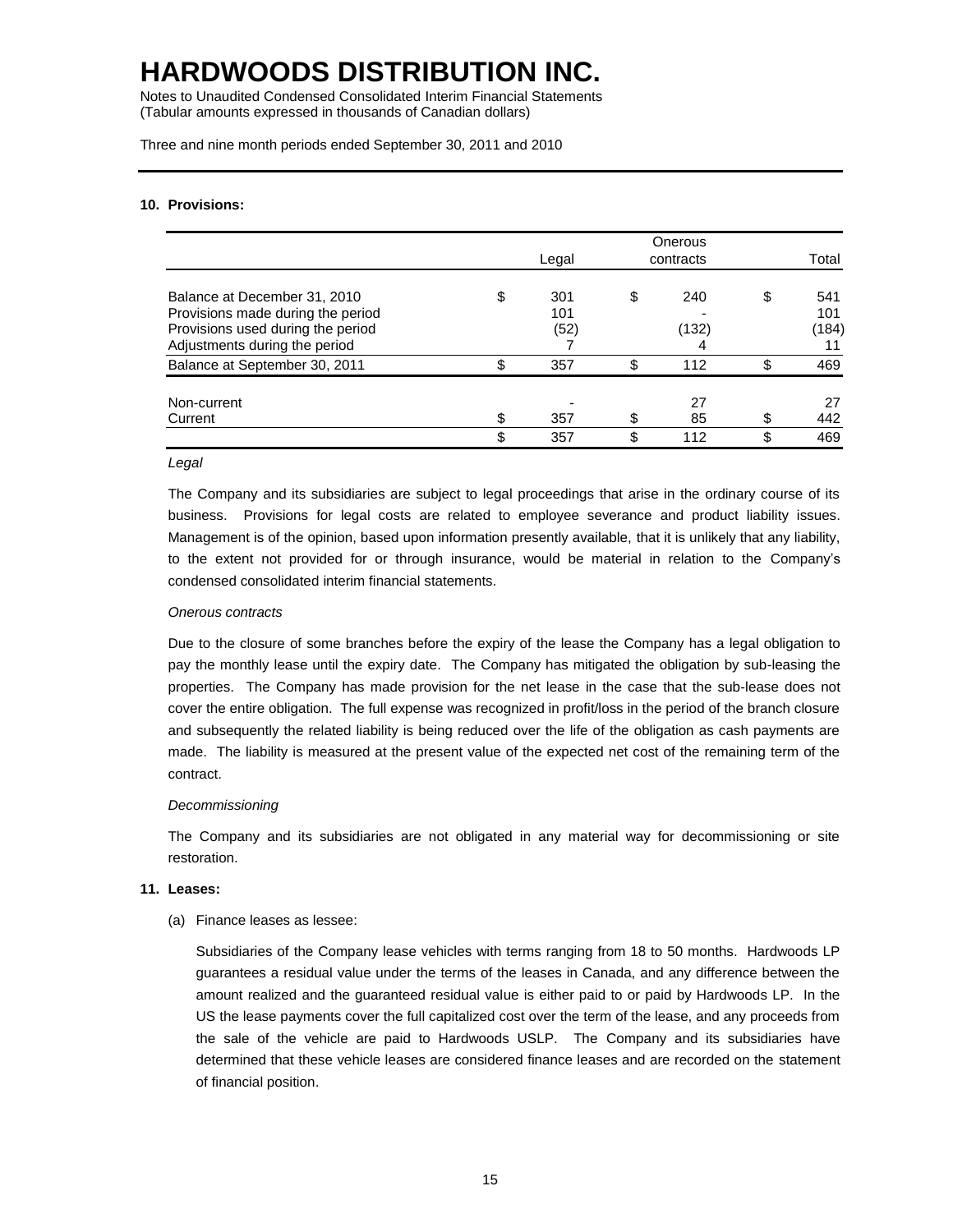Notes to Unaudited Condensed Consolidated Interim Financial Statements (Tabular amounts expressed in thousands of Canadian dollars)

Three and nine month periods ended September 30, 2011 and 2010

### **11. Leases (continued):**

Finance lease liabilities are payable as follows:

| Minimum lease payments due                                       | Within<br>one year |    | One to<br>three years | Total             |
|------------------------------------------------------------------|--------------------|----|-----------------------|-------------------|
| September 30, 2011:<br>Future minimum lease payments<br>Interest | 913<br>64          | \$ | 593<br>20             | \$<br>1,506<br>84 |
| Present value of minimum payments                                | 849                | S  | 573                   | \$<br>1.422       |

The present value of the lease payments is calculated using the interest rate implicit in the lease.

#### (b) Operating leases as lessee:

The Company's subsidiaries are obligated under various operating leases, mainly building leases that require future minimum rental payments as follows:

| Minimum lease payments due           | Within<br>one year | One to<br>five years |    | After<br>five years      | Total    |
|--------------------------------------|--------------------|----------------------|----|--------------------------|----------|
| Minimum lease payments due:          | 5.349              | \$13.492             | S. | $\overline{\phantom{0}}$ | \$18.841 |
| Minimum sublease revenue receivable: | 131                | 100                  |    | $\overline{\phantom{a}}$ | 231      |

Minimum lease payments are recognized as an expense while sublease payments are recognized as a reduction to selling and distribution costs on the statement of comprehensive income as follows:

|                               | Three months  |   | Three months |     | Six months | Six months                                |
|-------------------------------|---------------|---|--------------|-----|------------|-------------------------------------------|
|                               | ended         |   | ended        |     | ended      | ended                                     |
|                               | September 30, |   |              |     |            | September 30, September 30, September 30, |
|                               | 2011          |   | 2010         |     | 2011       | 2010                                      |
| Minimum lease payment expense | 1.038         | S | 1.109        | \$. | 3.109      | \$<br>3,584                               |
| Sublease payments received    | (160)         |   | (36)         |     | (520)      | (166)                                     |

The Fund's operating lease agreements do not contain any contingent rent clauses. Some operating building lease agreements contain renewal options but none contains any restrictions regarding distributions, further leasing or additional debt. Renewal options are reviewed regularly by management.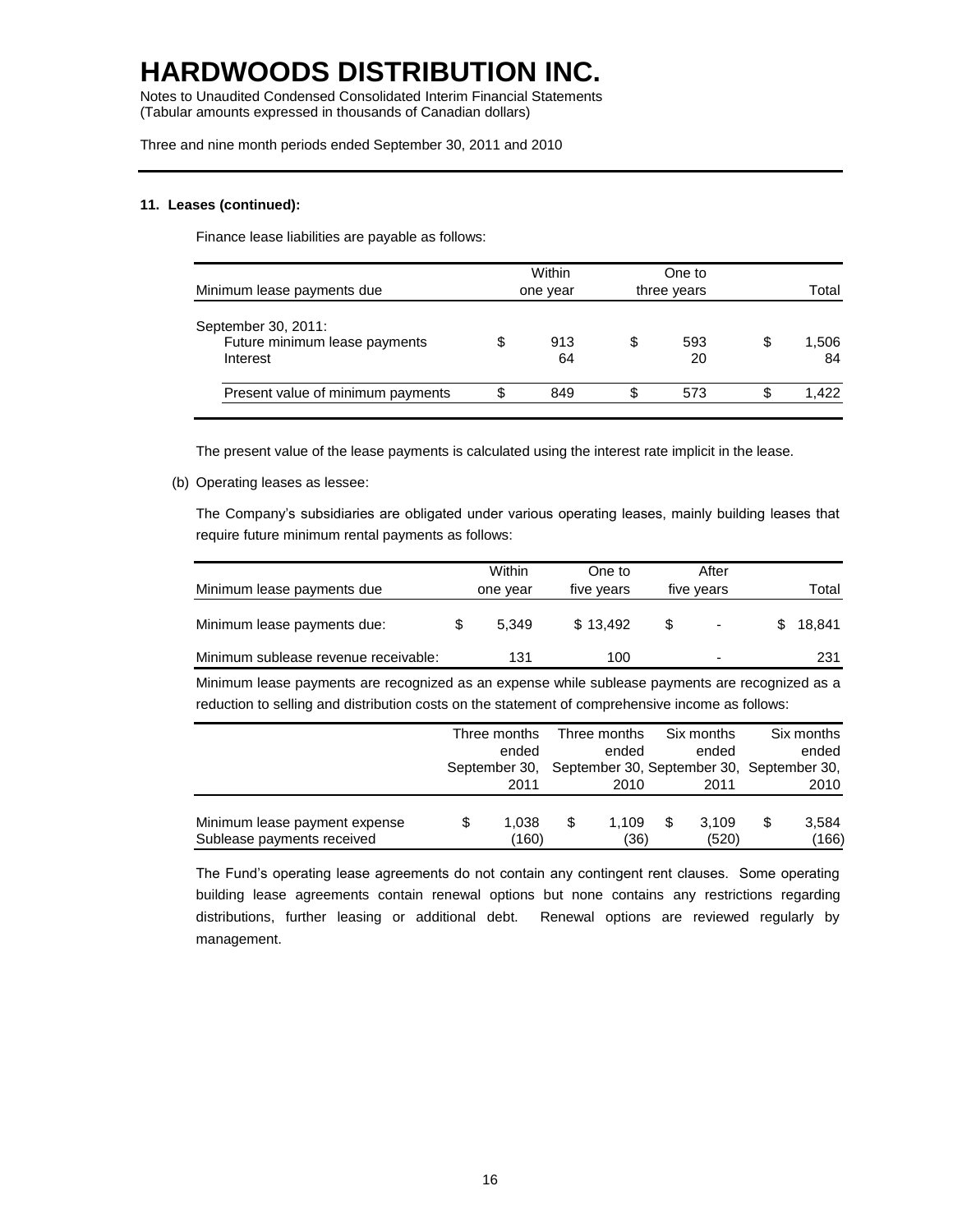Notes to Unaudited Condensed Consolidated Interim Financial Statements (Tabular amounts expressed in thousands of Canadian dollars)

Three and nine month periods ended September 30, 2011 and 2010

### **12. Non-controlling interests:**

Prior to completion of the Arrangement on July 1, 2011 (note 1), the previous owners of the business had retained a 20% interest in Hardwoods LP and Hardwoods USLP through ownership of Class B Hardwoods LP units ("Class B LP Units") and Class B Hardwoods USLP units ("Class B USLP Units") respectively. In accordance with the Arrangement described in Note 1 the owners of the Class B LP Units and Class B USLP Units agreed to exchange their units for 0.3793 Common Shares of the Corporation per outstanding unit.

For accounting purposes up to the conversion to a corporation, the non-controlling interest exchangeable Units, being the Class B LP Units and the Class B USLP Units, were considered a liability as the Units to be issued by the Company in an exchange were themselves a puttable financial instrument. The fair value of the non-controlling interest exchangeable unit liability was estimated to be as follows:

|                                       | September 30, |      |  | December 31, |
|---------------------------------------|---------------|------|--|--------------|
|                                       |               | 2011 |  | 2010         |
|                                       |               |      |  |              |
| Non-controlling interest exchangeable |               |      |  |              |
| unit liability                        |               | ۰    |  | 3.197        |

Changes in the fair value of the above noted liability were recorded in the statement of comprehensive income as part of net finance expense (note 15). The fair value at June 30, 2011 of \$3.7 million was transferred to share capital upon conversion to shares of the Company.

### **13. Shares and Fund Units:**

The weighted average number of common shares / units outstanding in each of the reporting periods was as follows:

|                                                         | Three months<br>ended | Three months<br>ended | Nine months<br>ended<br>September 30, September 30, September 30, September 30, | Nine months<br>ended |
|---------------------------------------------------------|-----------------------|-----------------------|---------------------------------------------------------------------------------|----------------------|
|                                                         | 2011                  | 2010                  | 2011                                                                            | 2010                 |
| Weighted average common shares / units - basic 15,971   |                       | 14.410                | 15.032                                                                          | 14.410               |
|                                                         |                       |                       |                                                                                 |                      |
| Weighted average common shares / units - diluted 16,242 |                       | 14.410                | 15.307                                                                          | 14.475               |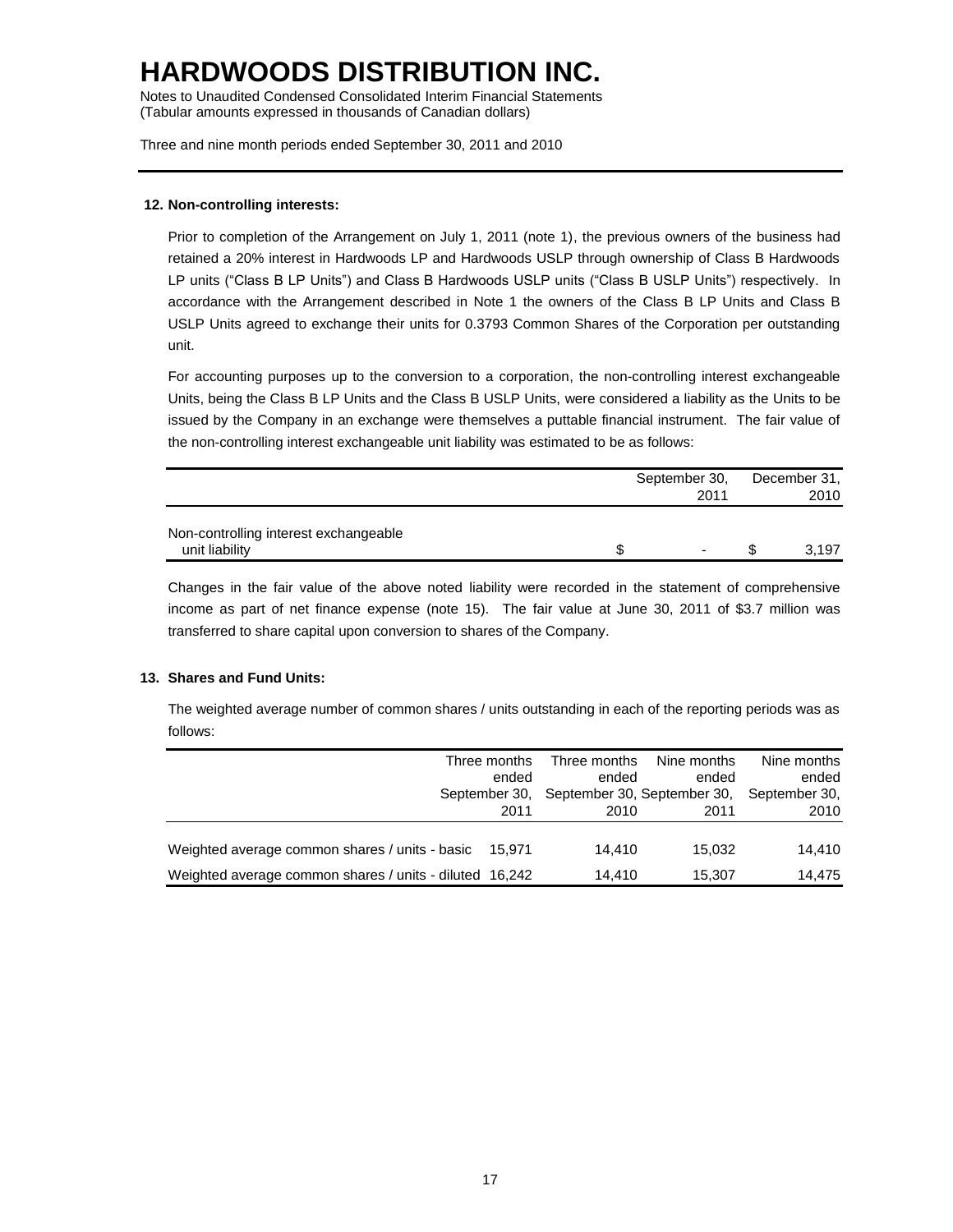Notes to Unaudited Condensed Consolidated Interim Financial Statements (Tabular amounts expressed in thousands of Canadian dollars)

Three and nine month periods ended September 30, 2011 and 2010

### **13. Shares and Fund Units (continued):**

(a) Prior to the Arrangement the Fund had issued 14,604,065 Units with a carrying value of \$144.6 million. The Fund Units were classified as a liability under IFRS in accordance with IAS 32, Financial Instruments: Presentation. This classification is a result of the Units being puttable instruments as the holder had the option to redeem the Units for amounts based on the market prices at the time of redemption and the Units had a contractual obligation requiring delivery of income to the unitholders. The Fund recorded the liability at the fair value of the Units at the inception of the liability and recorded the amounts subsequent to initial recognition on an amortized cost basis. Direct expenses associated with the initial issuance of the Fund Units, totaling \$10.6 million, were expensed as a financing cost at the date of issuance.

On July 1, 2011 the Fund Units were converted on a one-to-one basis to common shares in the Company and are now recorded as Share Capital at the fair market value on the date of conversion being \$40.0 million, with the difference of \$104.6 million between the carrying value of the Fund Unit liability and the fair value of the shares issued being recorded in contributed surplus.

|                                                | Shares                   | Units        | Total         |
|------------------------------------------------|--------------------------|--------------|---------------|
|                                                |                          |              |               |
| Balance at January 1, 2010                     |                          | 14,410,000   | \$<br>144,100 |
| Issued pursuant to long term incentive plan    |                          | 113,858      | 266           |
|                                                |                          |              |               |
| Balance at December 31, 2010                   |                          | 14,523,858   | 144,366       |
| Issued pursuant to long term incentive plan    | $\overline{\phantom{0}}$ | 80.227       | 222.          |
| Converted to Common Shares                     |                          | (14,604,085) | (144, 588)    |
| Common shares at fair value as of July 1, 2011 | 14,604,085               |              | 40.015        |
| Class B units converted to Common Shares       | 1,366,428                |              | 3.744         |
| Balance at September 30, 2011                  | 15,970,513               |              | \$<br>43,759  |

A continuity of the Shares and Fund Unit liability is as follows:

#### (b) Long Term Incentive Plan:

At the Annual General Meeting held on May 20, 2010, the Unitholders approved a long term incentive plan ("LTIP") which authorized the issuance of a maximum of 850,000 LTIP Units to qualified trustees, directors, officers, employees and consultants to align the interests of such persons with the interests of Shareholders. Terms of the Fund's LTIP are described in the Fund's most recent annual financial statements dated December 31, 2010.

In accordance with the IFRS 2, Share-based Payment, the Fund was required to classify its Restricted Units and Performance Units as cash settled awards as they converted into Units of the Fund which were redeemable at the holder's option. The amount of compensation cost was measured each period end based on the current market price of the Fund's Units and the expense is recognized each period during the requisite service period based on the estimated number of awards that were expected to vest and in the case of Performance Units, based on the estimated number of Units to be issued provided that the performance conditions were considered probable of achievement.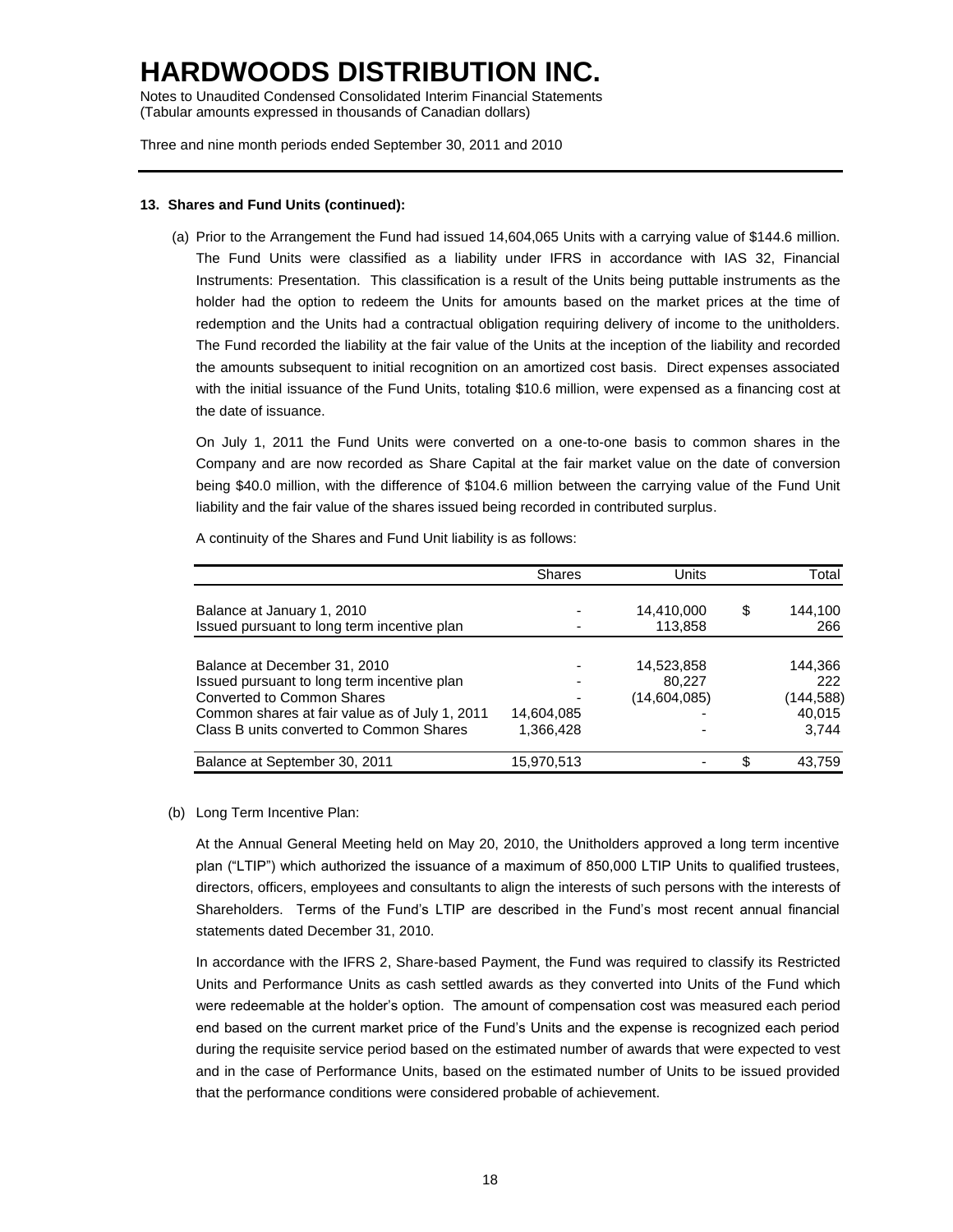Notes to Unaudited Condensed Consolidated Interim Financial Statements (Tabular amounts expressed in thousands of Canadian dollars)

Three and nine month periods ended September 30, 2011 and 2010

### **13. Shares and Fund Units (continued):**

(b) Long Term Incentive Plan (continued):

Post-conversion the LTIP awards can be settled in common shares of the Company, and as such, the Company has reclassified the LTIP shares as an equity-settled share based award, as the Company has no stated intent and no past practice of settling in cash. The Company has accounted for the changes to the LTIP as a modification of the LTIP awards. The fair value of the LTIP liability at July 1, 2011, being the date of the modification, was transferred to contributed surplus. The compensation cost from July 1, 2011 onwards will be based on the fair value of the awards at grant date and will be recorded over the remaining vesting periods.

A continuity of the LTIP Shares/Units outstanding is as follows:

|                                                            | Performance Units/Shares Restricted Units/Shares |            |
|------------------------------------------------------------|--------------------------------------------------|------------|
|                                                            |                                                  |            |
| Balance at January 1, 2010                                 |                                                  |            |
| LTIP Units issued during the period                        | 160,452                                          | 341,571    |
| LTIP Units settled by exchange for free-trading Fund Units |                                                  | (113, 858) |
|                                                            |                                                  |            |
| Balance at December 31, 2010                               | 160,452                                          | 227,713    |
| LTIP Units issued during the period                        | 24.631                                           | 105.900    |
| LTIP Units settled by exchange for free-trading Fund Units | (80,227)                                         |            |
| Balance at September 30, 2011                              | 104,856                                          | 333,613    |

As of March 31, 2011, 80,227 Performance Units became fully vested and were settled by the issuance of Fund Units with a fair value of \$0.2 million.

Non-cash compensation expense of \$71,254 was recorded for the three month period ended September 30, 2011(2010 – \$137,080). Non-cash compensation expense amount of \$465,686 was recorded for the nine month period ended September 30, 2011(2010 – \$137,080).

### **14. Income taxes:**

Income tax expense is recognized based on management's best estimate of the annual income tax rates expected for the full financial year applied to the pre-tax income earned in Canada and the United States for the interim period. The Company's consolidated effective tax rate is affected by changes in the fair value of the non-controlling interest which results in no current or deferred taxes attributable to unitholders and other non deductable expenses of the Company.

During the three-month period ended September 30, 2011, the Company recorded a deferred income tax recovery of \$3.8 million as a result of the various restructuring activities occurring during the quarter.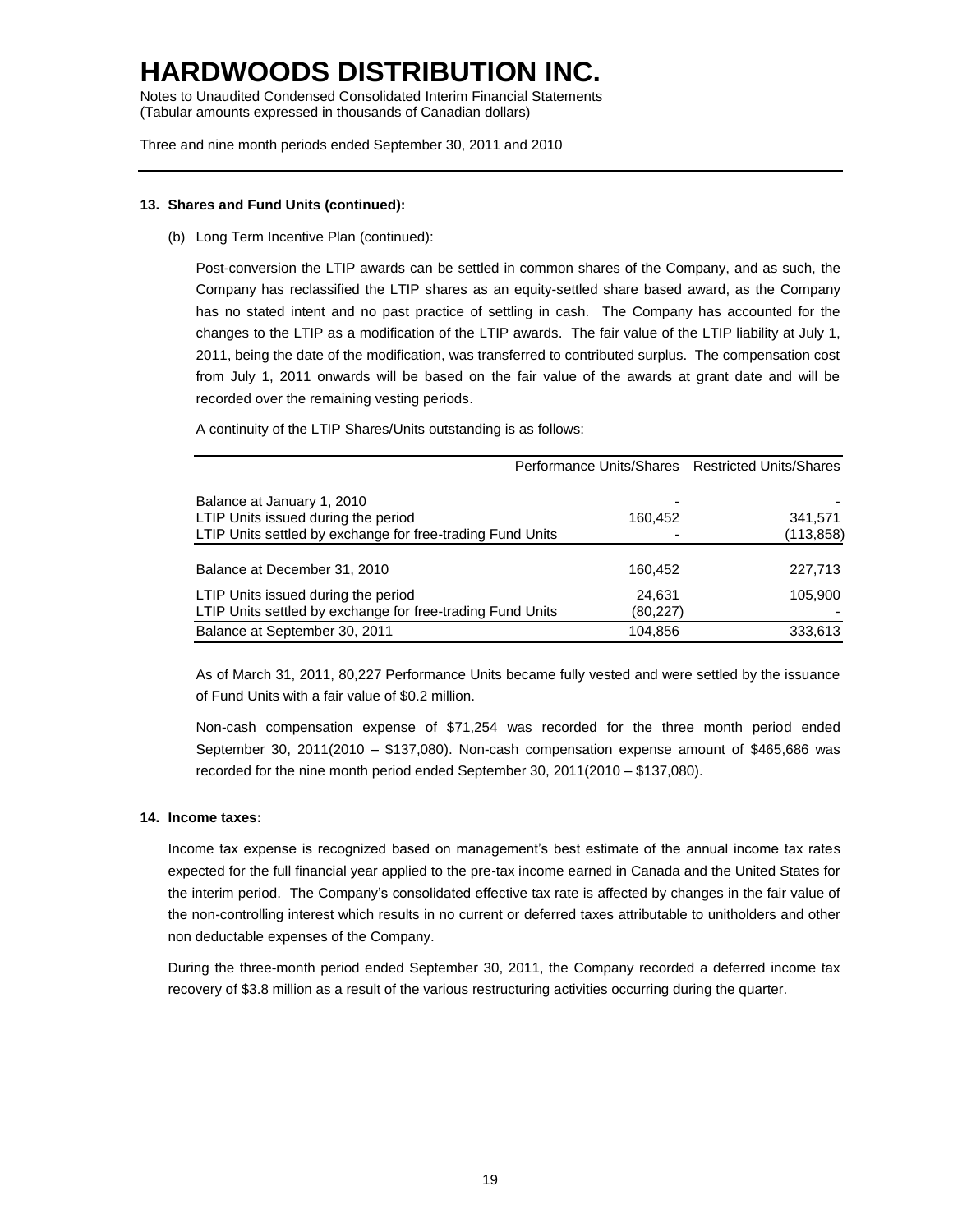Notes to Unaudited Condensed Consolidated Interim Financial Statements (Tabular amounts expressed in thousands of Canadian dollars)

Three and nine month periods ended September 30, 2011 and 2010

### **15. Finance income and expense:**

|                                       |             | Three months  | Three months Nine months |                 | Nine months                               |
|---------------------------------------|-------------|---------------|--------------------------|-----------------|-------------------------------------------|
|                                       |             | ended         | ended                    | ended           | ended                                     |
|                                       |             | September 30, |                          |                 | September 30, September 30, September 30, |
|                                       | <b>Note</b> | 2011          | 2010                     | 2011            | 2010                                      |
| Finance expense:                      |             |               |                          |                 |                                           |
| Interest on bank indebtedness         | 9           | \$<br>113     | \$<br>212                | \$<br>359       | \$<br>538                                 |
| Amortization of deferred finance cost | 9           | 27            | 44                       | 125             | 133                                       |
| Accretion of finance lease obligation | 11          | 22            | 26                       | 70              | 69                                        |
| Change in fair value of               |             |               |                          |                 |                                           |
| non-controlling interest              | 12          |               | 546                      | 546             | 273                                       |
| Foreign exchange losses               |             |               | 89                       |                 | 44                                        |
| Total finance expense                 |             | 162           | 917                      | 1,100           | 1,057                                     |
| Finance income:                       |             |               |                          |                 |                                           |
| Imputed interest on                   |             |               |                          |                 |                                           |
| employee loans receivable             | 6           | 4             | 3                        | 12              | 15                                        |
| Interest on trade receivables         |             |               |                          |                 |                                           |
| and customer notes                    | 6           | 141           | 157                      | 400             | 456                                       |
| Foreign exchange gain                 |             | 742           |                          | 631             |                                           |
| Total finance income                  |             | 887           | 160                      | 1,043           | 471                                       |
| Net finance income (costs)            |             | \$<br>725     | \$<br>(757)              | \$<br>$(57)$ \$ | (586)                                     |

#### **16. Segment reporting:**

|                                  |               | Three months |                                           | Three months  |      | Nine months |              | Nine months |
|----------------------------------|---------------|--------------|-------------------------------------------|---------------|------|-------------|--------------|-------------|
|                                  |               | ended        |                                           | ended         |      | ended       |              | ended       |
|                                  | September 30, |              | September 30, September 30, September 30, |               |      |             |              |             |
|                                  |               | 2011         |                                           | 2010          |      | 2011        |              | 2010        |
| Revenue from external customers: |               |              |                                           |               |      |             |              |             |
| Canada                           | \$            | 20,908       | \$                                        | 20,164        | - \$ | 63,921      | \$           | 60,827      |
| <b>United States</b>             |               | 36,464       |                                           | 30,395        |      | 102,199     |              | 90,436      |
|                                  | \$            | 57,372       | \$                                        | 50,559        | \$   | 166,120     | \$           | 151,263     |
|                                  |               |              |                                           |               |      |             |              |             |
|                                  |               |              |                                           | September 30, |      |             | December 31, |             |
|                                  |               |              |                                           |               |      | 2011        |              | 2010        |
| Non-current assets:              |               |              |                                           |               |      |             |              |             |
| Canada                           |               |              |                                           | \$            |      | 8,935       | \$           | 8,340       |
| <b>United States</b>             |               |              |                                           |               |      | 17,318      |              | 11,082      |
|                                  |               |              |                                           | \$            |      | 26,253      | \$           | 19,422      |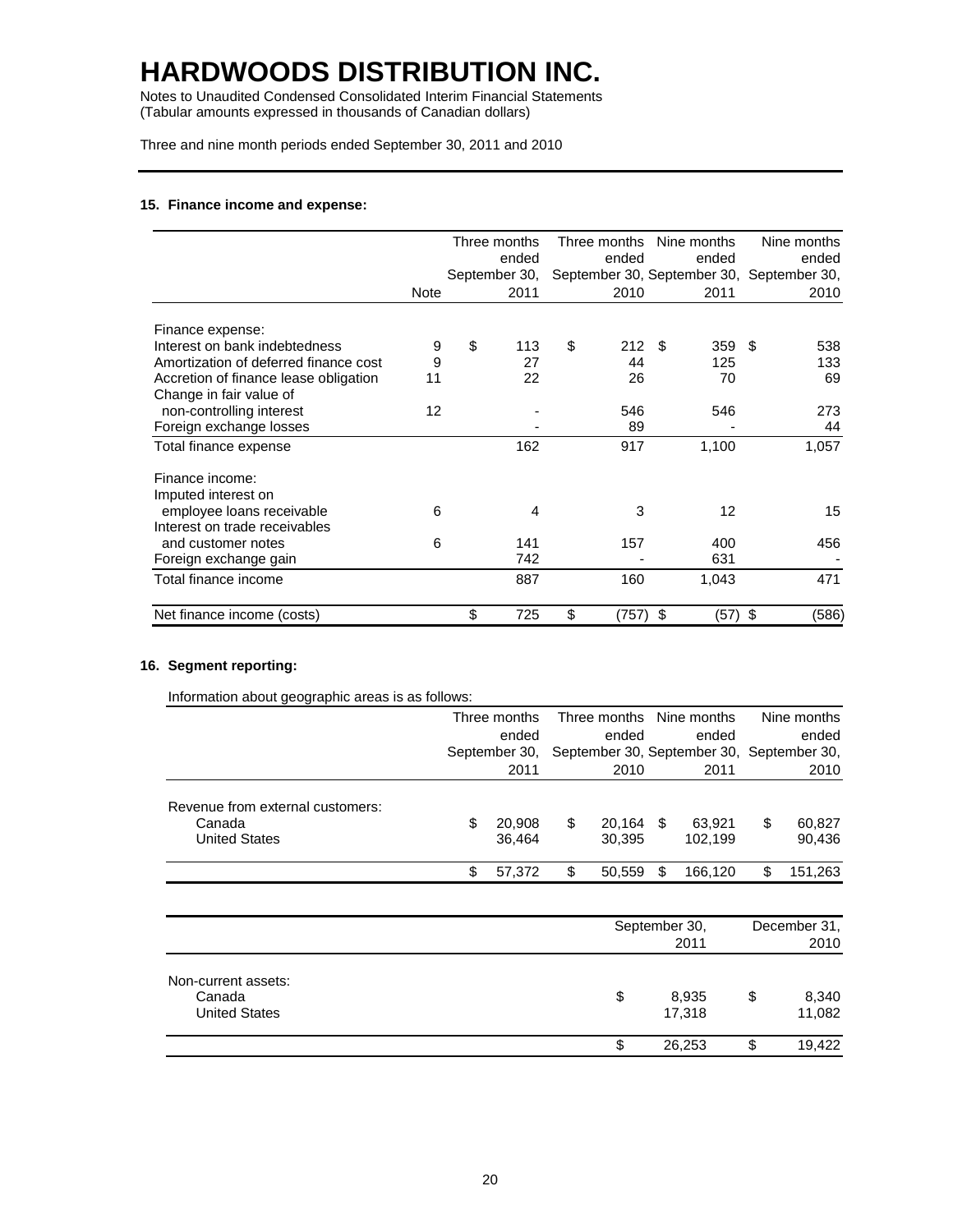Notes to Unaudited Condensed Consolidated Interim Financial Statements (Tabular amounts expressed in thousands of Canadian dollars)

Three and nine month periods ended September 30, 2011 and 2010

### **17. Employee remuneration:**

(a) Employee benefits expense:

Expenses recognized for employee benefits are analyzed below.

|                                                                                                         | Three months<br>ended<br>September 30, |                    | Three months Nine months<br>ended<br>September 30, September 30, September 30, |   | ended                |    | Nine months<br>ended |
|---------------------------------------------------------------------------------------------------------|----------------------------------------|--------------------|--------------------------------------------------------------------------------|---|----------------------|----|----------------------|
|                                                                                                         |                                        | 2011               | 2010                                                                           |   | 2011                 |    | 2010                 |
| Wages, salaries, and benefits<br>Pensions - defined contribution plans<br><b>LTIP Unit compensation</b> | \$                                     | 4,063<br>124<br>72 | \$<br>3,561<br>106<br>109                                                      | S | 12.145<br>368<br>466 | \$ | 10,857<br>335<br>109 |
|                                                                                                         |                                        | 4.259              | 3.776                                                                          |   | 12.979               | \$ | 11.301               |

Employee benefit expenses are included in the consolidated statement of comprehensive income as follows:

|                                            | Three months |               |    | Three months Nine months |   |                                           | Nine months          |
|--------------------------------------------|--------------|---------------|----|--------------------------|---|-------------------------------------------|----------------------|
|                                            |              | ended         |    | ended                    |   | ended                                     | ended                |
|                                            |              | September 30, |    |                          |   | September 30, September 30, September 30, |                      |
|                                            |              | 2011          |    | 2010                     |   | 2011                                      | 2010                 |
| Selling and distribution<br>Administration | \$           | 3.777<br>482  | S  | 3,006<br>770             | S | 10.540<br>2,439                           | \$<br>9.081<br>2,220 |
|                                            | \$           | 4.259         | \$ | 3.776                    |   | 12.979                                    | \$<br>11,301         |

#### (b) Pensions:

Hardwoods USLP maintains a defined contribution 401(k) retirement savings plan (the "USLP Plan"). The assets of the USLP Plan are held and related investment transactions are executed by the Plan's Trustee, ING National Trust, and, accordingly, are not reflected in these condensed consolidated interim financial statements.

Hardwoods LP does not maintain a pension plan. Hardwoods LP does, however, administer a group registered retirement savings plan ("LP Plan") that has a matching component whereby Hardwoods LP makes contributions to the LP Plan which match contributions made by employees up to a certain level. The assets of the LP Plan are held and related investment transactions are executed by LP Plan's Trustee, Sun Life Financial Trust Inc., and, accordingly, are not reflected in these condensed consolidated interim financial statements.

Pension expenses are included in the consolidated statement of comprehensive income as follows:

|           | Three months                                            |   | Three months Nine months |   |       | Nine months |
|-----------|---------------------------------------------------------|---|--------------------------|---|-------|-------------|
|           | ended                                                   |   | ended                    |   | ended | ended       |
|           | September 30, September 30, September 30, September 30, |   |                          |   |       |             |
|           | 2011                                                    |   | 2010                     |   | 2011  | 2010        |
|           |                                                         |   |                          |   |       |             |
| USLP Plan | 62                                                      | S | 52                       | S | 176   | 165         |
| LP Plan   | 62                                                      |   | 52                       |   | 192   | 169         |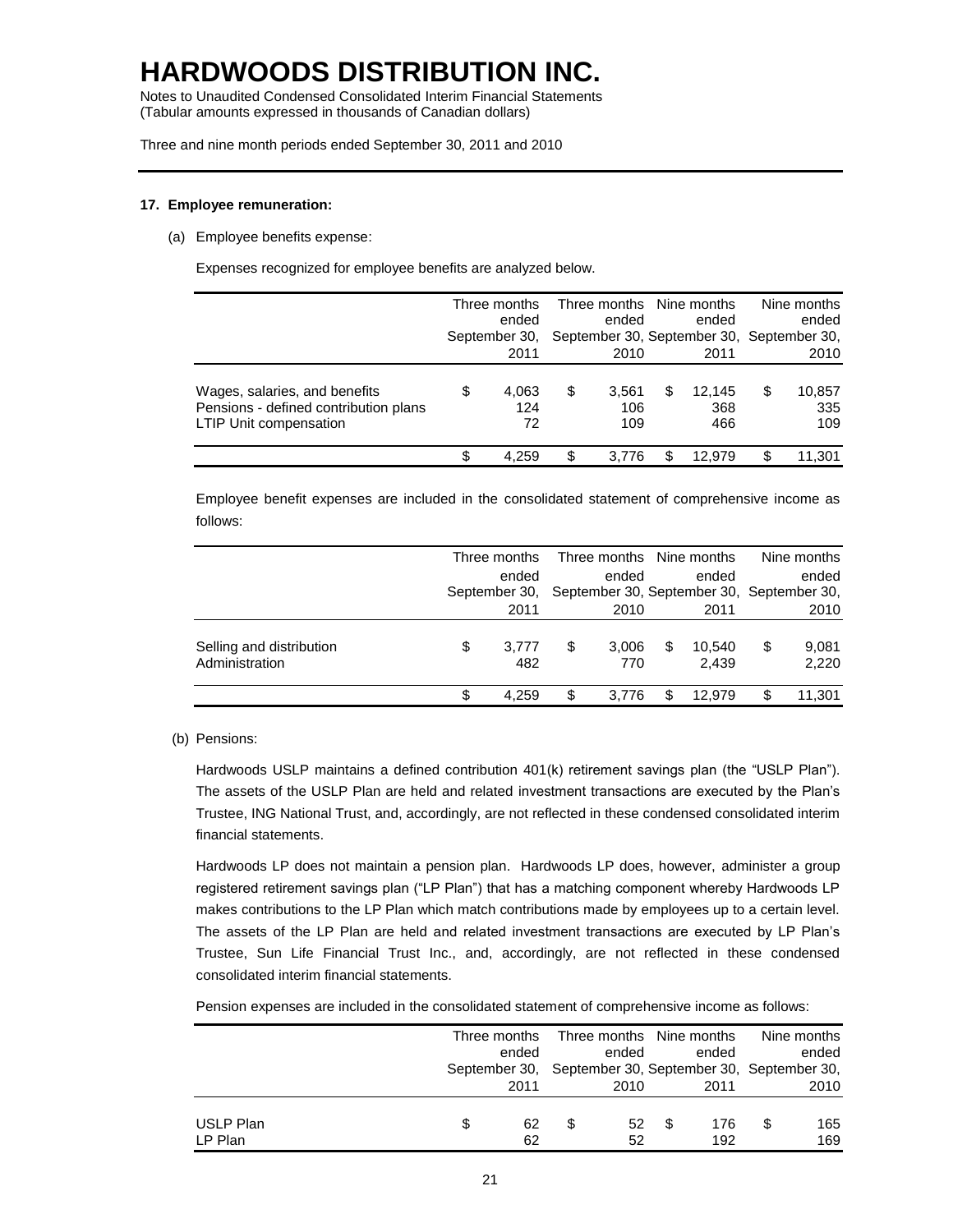Notes to Unaudited Condensed Consolidated Interim Financial Statements (Tabular amounts expressed in thousands of Canadian dollars)

Three and nine month periods ended September 30, 2011 and 2010

#### **18. Related party transactions:**

The Company's related parties include Sauder Industries Limited (SIL) (note 1), key management, and postemployment benefit plans for the employees of the Company's subsidiaries.

(a) Transactions with SIL:

|                    | Three months | Three months Nine months                                |     |       | Nine months |
|--------------------|--------------|---------------------------------------------------------|-----|-------|-------------|
|                    | ended        | ended                                                   |     | ended | ended       |
|                    |              | September 30, September 30, September 30, September 30, |     |       |             |
|                    | 2011         | 2010                                                    |     | 2011  | 2010        |
| Purchases from SIL | 6            | 40.                                                     | \$. | 74    | 85          |
| Sales to SIL       | 94           | 104                                                     |     | 221   | 370         |

All these sales and purchases took place at prevailing market prices.

(b) Transactions with key management personnel:

Key management of the Company includes members of the Board of Directors, the President, Chief Financial Officer, and regional Vice Presidents. Key management personnel remuneration includes the following expenses:

|                                                                                                                            |    | Three months<br>ended | Three months Nine months<br>ended         |    | ended              | Nine months<br>ended     |
|----------------------------------------------------------------------------------------------------------------------------|----|-----------------------|-------------------------------------------|----|--------------------|--------------------------|
|                                                                                                                            |    | September 30,         | September 30, September 30, September 30, |    |                    |                          |
|                                                                                                                            |    | 2011                  | 2010                                      |    | 2011               | 2010                     |
| Short-term employee benefits:<br>Salaries and benefits including bonuses<br>Vehicle lease<br><b>LTIP Unit compensation</b> | S  | 554<br>9<br>32        | \$<br>416<br>12<br>109                    | \$ | 1.145<br>26<br>170 | \$<br>1,174<br>41<br>109 |
| Total remuneration                                                                                                         | \$ | 595                   | \$<br>537                                 | S  | 1.341              | \$<br>1.324              |

The Company offers housing loans to employees required to relocate. Key management had no loans outstanding at either September 30, 2011 or December 31, 2010.

During the three month period ended September 30, 2011, the Company paid \$0.1 million (three month period ended September 30, 2010 - \$0.1 million) to former key management personnel under the term of non-compete and consulting arrangements. During the nine month period ended September 30, 2011, the Company paid \$0.4 million (nine month period ended September 30, 2010 - \$0.2 million) under these arrangements with former key management personnel.

#### (c) Transactions with post-employment benefit plans:

The defined contribution plan referred to in note 17(b) is a related party to the Company. The Company's transactions with the pension plan include contributions paid to the plan, which are disclosed in note 17(b). A subsidiary of the Company paid US\$1,500 during 2011 for administration of the plan. The Company has not entered into other transactions with the pension plan, neither has it any outstanding balances at the reporting dates under review.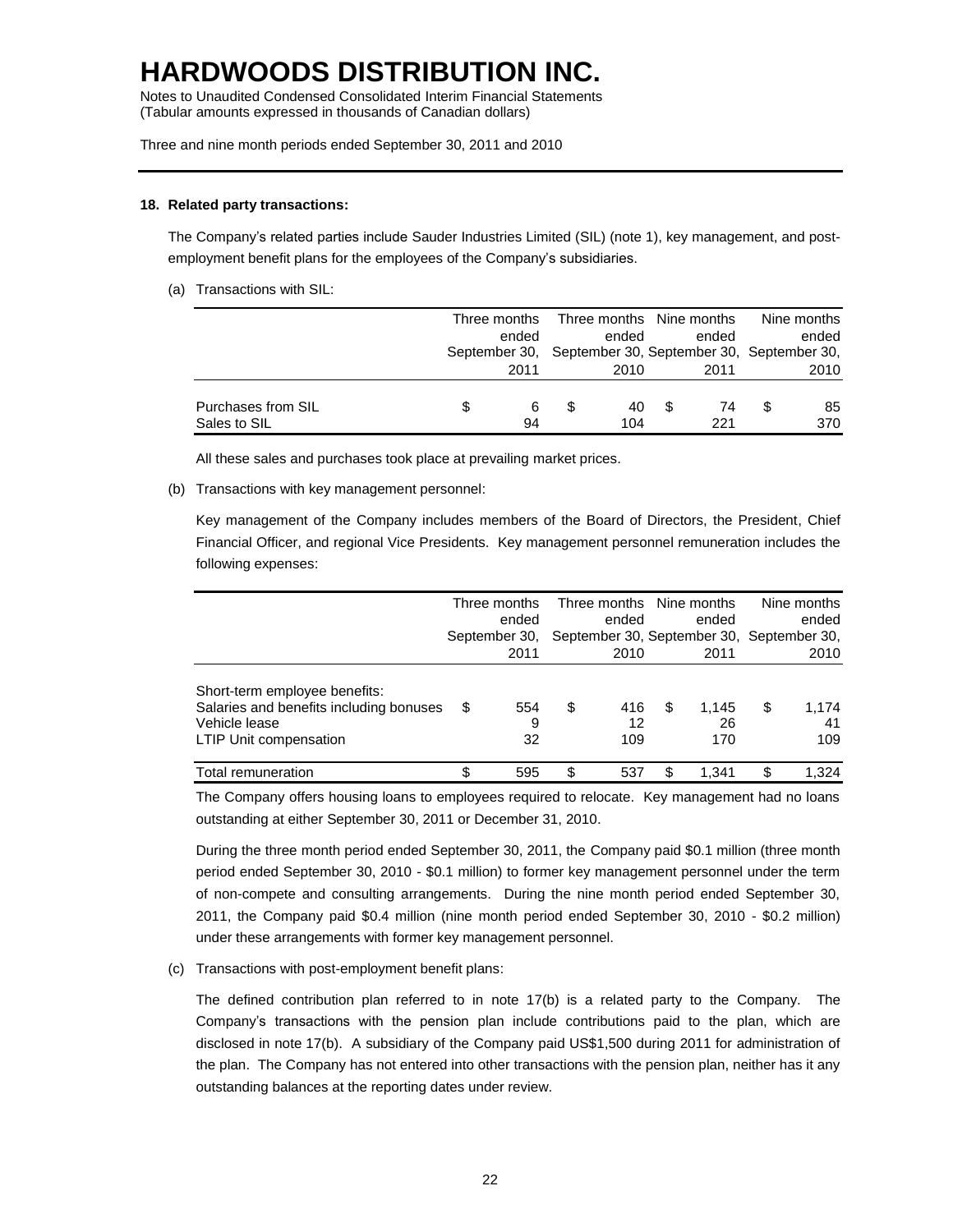Notes to Unaudited Condensed Consolidated Interim Financial Statements (Tabular amounts expressed in thousands of Canadian dollars)

Three and nine month periods ended September 30, 2011 and 2010

### **19. Seasonality:**

The Company is subject to seasonal influences. Historically the first and fourth quarters are seasonally slower periods for construction activity and therefore demand for hardwood products.

#### **20. Explanation of transition to IFRS:**

As stated in note 2(a), these are the Company's third condensed consolidated interim financial statement prepared in accordance with IAS34.

The accounting policies set out in note 2 have been consistently applied in preparing the interim financial statements for the three and nine month periods ended September 30, 2011, the comparative periods ended September 30, 2010 and the year ended December 31, 2010 and in the preparation of an opening IFRS statement of financial position at January 1, 2010 (the Company's date of transition).

#### *Adjustments on transition to IFRS*

In preparing its opening IFRS statement of financial position, the Company has adjusted amounts reported previously in financial statements prepared in accordance with previous Canadian GAAP. An explanation of how the transition from previous Canadian GAAP to IFRS has affected the Company's financial position and financial performance is set out in the following tables and the accompanying notes thereto. Reconciliation of the consolidated IFRS statements of financial position at January 1, 2010 and December 31, 2010 and the consolidated statement of comprehensive income for the year ended December 31, 2010 can be found in the Company's condensed consolidated interim financial statements for the three month period ended March 31, 2011.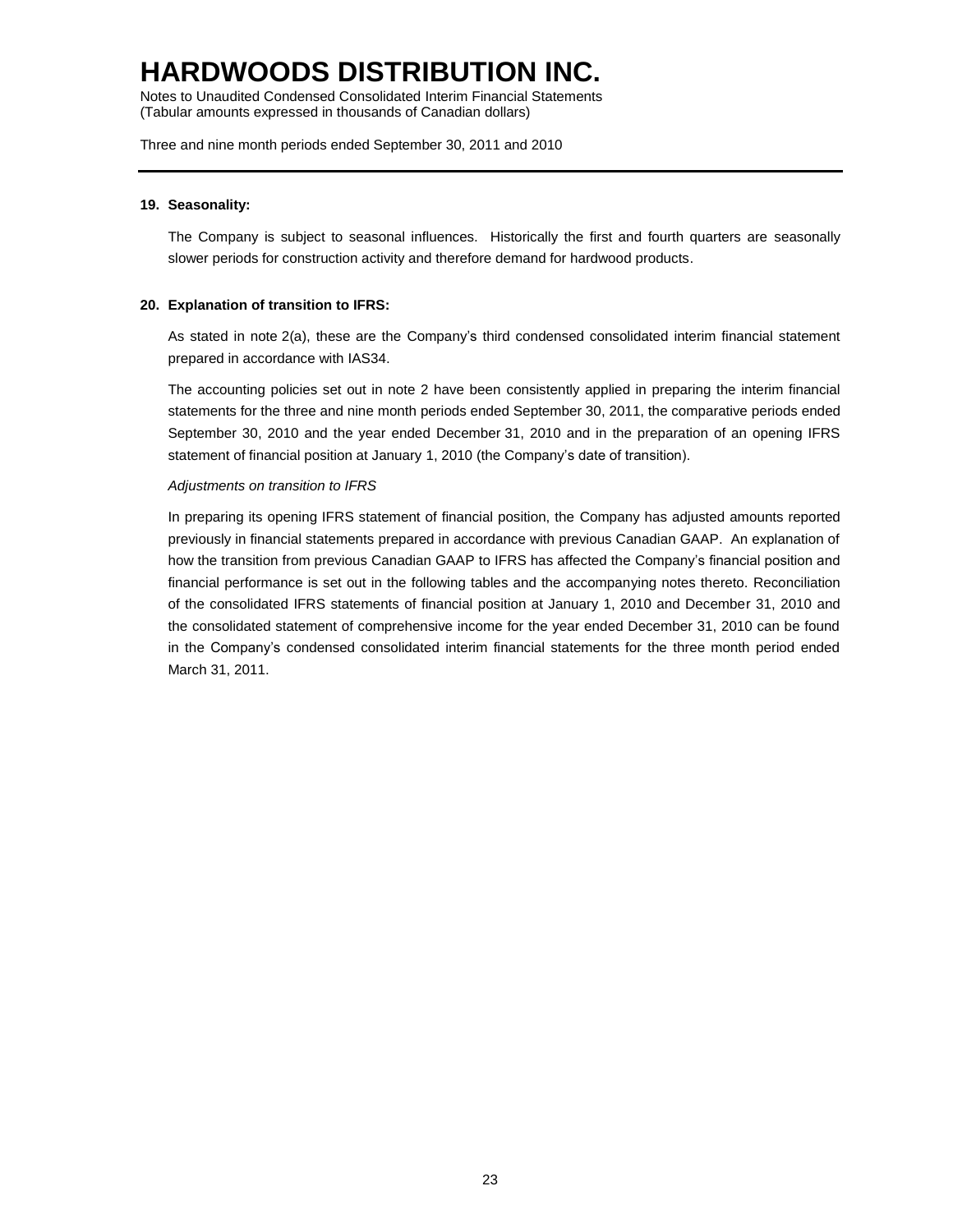Notes to Unaudited Condensed Consolidated Interim Financial Statements (Tabular amounts expressed in thousands of Canadian dollars)

Three and nine month periods ended September 30, 2011 and 2010

### **20. Explanation of transition to IFRS (continued):**

Reconciliation of Condensed Consolidated Statement of Financial Position at September 30, 2010:

|                                                                 |        |              | Effect of      |              |
|-----------------------------------------------------------------|--------|--------------|----------------|--------------|
|                                                                 |        | Canadian     | transition     |              |
|                                                                 | Note   | <b>GAAP</b>  | to IFRS        | <b>IFRS</b>  |
| Assets                                                          |        |              |                |              |
| Current assets:                                                 |        |              |                |              |
| Cash                                                            |        | \$<br>203    | \$             | \$<br>203    |
| Accounts receivable                                             |        | 30,736       |                | 30,736       |
| Income taxes recoverable                                        |        | 1,863        |                | 1,863        |
| Inventories                                                     |        | 30,473       |                | 30,473       |
| Prepaid expenses                                                |        | 908          |                | 908          |
| Total current assets                                            |        | 64,183       |                | 64,183       |
| Non-current assets:                                             |        |              |                |              |
| Long-term receivables                                           |        | 1,692        |                | 1,692        |
| Property, plant and equipment                                   | e      | 942          | 1,725          | 2,667        |
| Deferred financing costs                                        | h      | 260          | (260)          |              |
| Deferred income taxes                                           | Ť      | 15,915       | (163)          | 15,752       |
| Total non-current assets                                        |        | 18,809       | 1,302          | 20,111       |
| Total assets                                                    |        | \$<br>82,992 | \$<br>1,302    | \$<br>84,294 |
| Liabilities                                                     |        |              |                |              |
| Current liabilities:                                            |        |              |                |              |
| <b>Bank indebtedness</b>                                        |        | \$<br>11,762 | (260)          | 11,502       |
| Accounts payable and accrued liabilities                        | h      | 5,352        | \$<br>(662)    | \$<br>4,690  |
| Taxes payable                                                   | g      |              | 101            | 101          |
| Provisions                                                      | g      |              | 230            | 230          |
| Finance lease obligation                                        | g<br>е |              | 764            | 764          |
| <b>Total current liabilities</b>                                |        | 17,114       | 173            | 17,287       |
|                                                                 |        |              |                |              |
| Non-current liabilities:                                        |        |              |                |              |
| Deferred gain                                                   | d      | 350          | (350)          |              |
| Provisions                                                      | g      |              | 331            | 331          |
| Finance lease obligation                                        | e<br>C | 9,277        | 849            | 849<br>3,006 |
| Non-controlling interests<br>Long-term incentive plan liability | j      |              | (6,271)<br>137 | 137          |
| <b>Fund Units</b>                                               | b      |              | 144,100        | 144,100      |
| Total non-current liabilities                                   |        | 9,627        | 138,796        | 148,423      |
| <b>Total liabilities</b>                                        |        | 26,741       | 138,969        | 165,710      |
|                                                                 |        |              |                |              |
| Net Assets (Deficit) Attributable to Unitholders                |        |              |                |              |
| <b>Fund Units</b>                                               | b      | 133,454      | (133, 454)     |              |
| Contributed surplus                                             | J      | 109          | (109)          |              |
| Deficit                                                         | k      | (58, 699)    | (21, 941)      | (80, 640)    |
| Accumulated other comprehensive loss                            | a      | (18, 613)    | 17,837         | (776)        |
| Total net assets (deficit) attributable to unitholders          |        | 56,251       | (137, 667)     | (81, 416)    |
| Total net assets (deficit) and liabilities                      |        | \$<br>82,992 | \$<br>1,302    | \$<br>84,294 |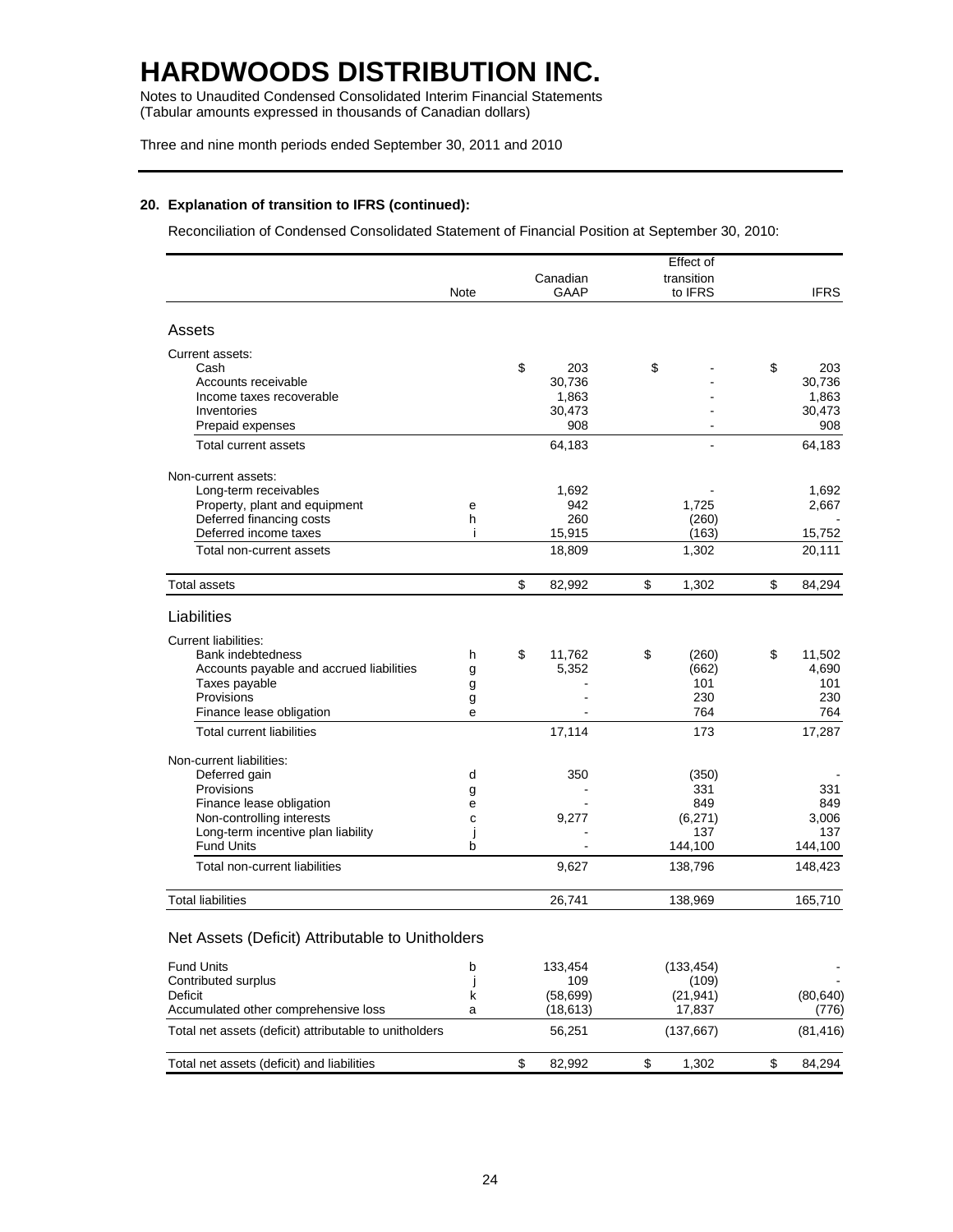Notes to Unaudited Condensed Consolidated Interim Financial Statements (Tabular amounts expressed in thousands of Canadian dollars)

Three and nine month periods ended September 30, 2011 and 2010

### **20. Explanation of transition to IFRS (continued):**

Reconciliation of Condensed Consolidated Statement of Comprehensive Income for the three month period ended September 30, 2010:

|                                                     |             |              | Effect of    |                |
|-----------------------------------------------------|-------------|--------------|--------------|----------------|
|                                                     |             | Canadian     | transition   |                |
|                                                     | <b>Note</b> | <b>GAAP</b>  | to IFRS      | <b>IFRS</b>    |
| <b>Sales</b>                                        |             | \$<br>50,559 | \$           | \$<br>50,559   |
| Cost of sales                                       |             | (41, 843)    |              | (41, 843)      |
| Gross profit                                        |             | 8,716        |              | 8,716          |
| Expenses:                                           |             |              |              |                |
| Selling and distribution                            | e,f         |              | (5,987)      | (5,987)        |
| Administration                                      | f,j         |              | (1, 585)     | (1, 585)       |
| Sales and administration                            | f           | (7, 325)     | 7,325        |                |
| Depreciation                                        | f           | (74)         | 74           |                |
| Deferred financing costs                            | f           | (44)         | 44           |                |
| Amortization of deferred gain                       | d           | 19           | (19)         |                |
| Interest                                            | f           | (211)        | 211          |                |
| Foreign exchange losses                             | f           | (88)         | 88           |                |
|                                                     |             | (7, 723)     | 151          | (7, 572)       |
| Finance expense                                     | c,e,f       |              | (917)        | (917)          |
| Finance income                                      | f           |              | 160          | 160            |
| Net finance expense                                 |             |              | (757)        | (757)          |
| Non-controlling interest                            | c           | (198)        | 198          |                |
| Profit before income taxes                          |             | 795          | (408)        | 387            |
| Income tax expense                                  |             |              |              |                |
| Current                                             | Ť           | (10)         |              | (10)           |
| Deferred                                            | d,e         | (522)        | (2)          | (524)          |
|                                                     |             | (532)        | (2)          | (534)          |
| Profit for the period                               |             | 263          | (410)        | (147)          |
| Other comprehensive loss:                           |             |              |              |                |
| Exchange differences translating foreign operations |             | (823)        | (419)        | (1, 242)       |
| Total comprehensive loss for the period             |             | \$<br>(560)  | \$<br>(829)  | \$<br>(1, 389) |
| Basic and diluted profit per Unit                   |             | \$<br>0.02   | \$<br>(0.03) | \$<br>(0.01)   |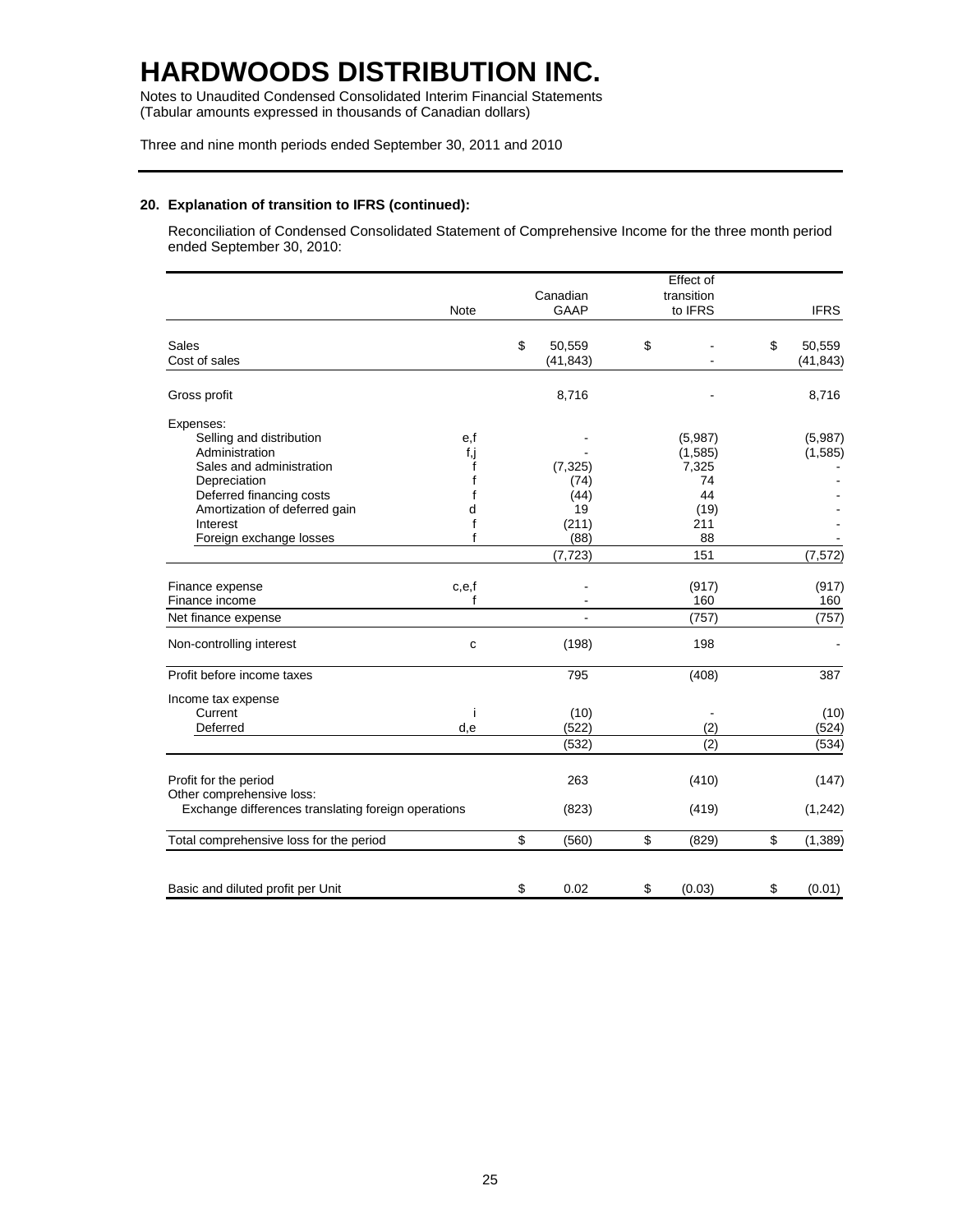Notes to Unaudited Condensed Consolidated Interim Financial Statements (Tabular amounts expressed in thousands of Canadian dollars)

Three and nine month periods ended September 30, 2011 and 2010

### **20. Explanation of transition to IFRS (continued):**

Reconciliation of Condensed Consolidated Statement of Comprehensive Income for the nine month period ended September 30, 2010:

|                                                     |                | Effect of      |               |
|-----------------------------------------------------|----------------|----------------|---------------|
|                                                     | Canadian       | transition     |               |
| Note                                                | <b>GAAP</b>    | to IFRS        | <b>IFRS</b>   |
| <b>Sales</b>                                        | \$<br>151,263  | \$             | \$<br>151,263 |
| Cost of sales                                       | (124, 595)     |                | (124, 595)    |
| Gross profit                                        | 26,668         |                | 26,668        |
| Expenses:                                           |                |                |               |
| Selling and distribution<br>e,f                     |                | (17, 854)      | (17, 854)     |
| Administration<br>f,j                               |                | (5,009)        | (5,009)       |
| Other<br>f                                          |                | 320            | 320           |
| Sales and administration<br>f                       | (21, 734)      | 21,734         |               |
| Depreciation                                        | (366)          | 366            |               |
| Deferred financing costs<br>f                       | (133)          | 133            |               |
| Amortization of deferred gain<br>d                  | 57             | (57)           |               |
| Interest<br>f                                       | (542)          | 542            |               |
| f<br>Foreign exchange losses                        | (44)           | 44             |               |
|                                                     | (22, 762)      | 219            | (22, 543)     |
| Finance expense<br>c,e,f                            |                | (1,057)        | (1,057)       |
| Finance income<br>f                                 |                | 471            | 471           |
| Net finance expense                                 | $\overline{a}$ | (586)          | (586)         |
| Non-controlling interest<br>$\mathbf{C}$            | (781)          | 781            |               |
| Profit before income taxes                          | 3,125          | 414            | 3,539         |
| Income tax expense                                  |                |                |               |
| Current<br>j                                        | (144)          |                | (144)         |
| Deferred<br>d,e                                     | (1, 482)       | 4              | (1, 478)      |
|                                                     | (1,626)        | $\overline{4}$ | (1,622)       |
| Profit for the period                               | 1,499          | 418            | 1,917         |
| Other comprehensive loss:                           |                |                |               |
| Exchange differences translating foreign operations | (515)          | (261)          | (776)         |
| Total comprehensive loss for the period             | \$<br>984      | \$<br>157      | \$<br>1,141   |
|                                                     |                |                |               |
| Basic and diluted profit per Unit                   | \$<br>0.10     | \$<br>0.03     | \$<br>0.13    |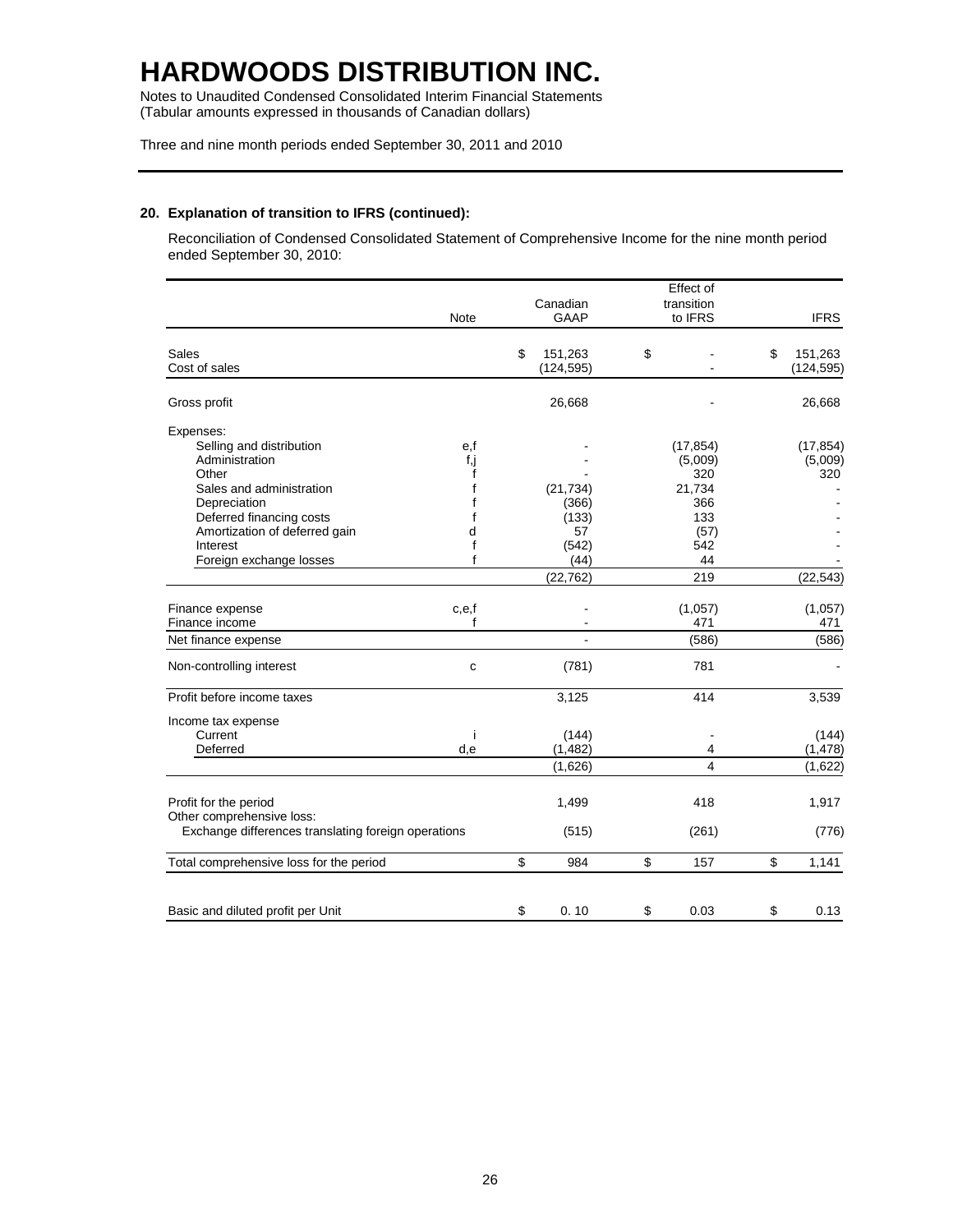Notes to Unaudited Condensed Consolidated Interim Financial Statements (Tabular amounts expressed in thousands of Canadian dollars)

Three and nine month periods ended September 30, 2011 and 2010

### **20. Explanation of transition to IFRS (continued):**

#### *Notes to the reconciliation of net assets*

(a) IFRS 1 "First-time Adoption of International Financial Reporting Standards" ("IFRS 1"):

IFRS 1 generally requires that first-time adopters retrospectively apply all effective IFRS standards and interpretations in effect as at the reporting date. IFRS 1 also provides for certain optional exemptions and certain mandatory exceptions to this general principle. The Company has made the following elections under IFRS-1:

- (*i*) The Company has elected under IFRS 1 not to apply IFRS 3 "Business Combinations" ("IFRS 3") retrospectively to business combinations that occurred prior to January 1, 2010 (the date of transition to IFRS). Accordingly, the Company has continued with the same accounting treatment of previous business combinations under Canadian GAAP.
- (*ii*) The Company has elected under IFRS 1 not to apply IAS 21 "The Effects of Changes in Foreign Exchange Rates" to the cumulative translation differences that arose prior to the date of transition to IFRS. The cumulative translation differences that existed for foreign subsidiaries at the date of transition to IFRS have been deemed to be nil and the amount recorded at December 31, 2009 under Canadian GAAP was transferred to deficit. Gains or losses on a subsequent disposal of foreign operations will exclude translation differences that arose before the date of transition to IFRS.

The effect of this election is to increase deficit and decrease accumulated other comprehensive loss by \$18.1 million at January 1, 2010, September 30, 2010, and December 31, 2010 as compared to amounts reported under previous Canadian GAAP.

(b) Previously under Canadian GAAP, the Fund's Units were classified as equity instruments. In Accordance with IAS 32, Financial Instruments: Presentation, the Units are classified as a long-term liability as the Units are considered puttable financial instruments as the holder has the option to redeem the Units for amounts related to market prices at the time of the redemption and the Units impose an obligation requiring delivery of income to the unitholders. Certain exceptions provided in IAS 32 allow some puttable instruments to be classified as equity under IFRS, however these conditions are much more restrictive than previous Canadian GAAP. The Units did not meet the exceptions in IAS 32 for equity presentation, as there was a contractual obligation to distribute taxable income to unitholders on an annual basis.

The Company has made the following two accounting policy elections with respect to these Units:

- (i) it has not separated the income distribution stream as an embedded derivative as it is considered to be dependent on a non-financial variable specific to a party to the contract, and
- (ii) it has elected to treat the distribution stream based on income as a floating rate financial instrument.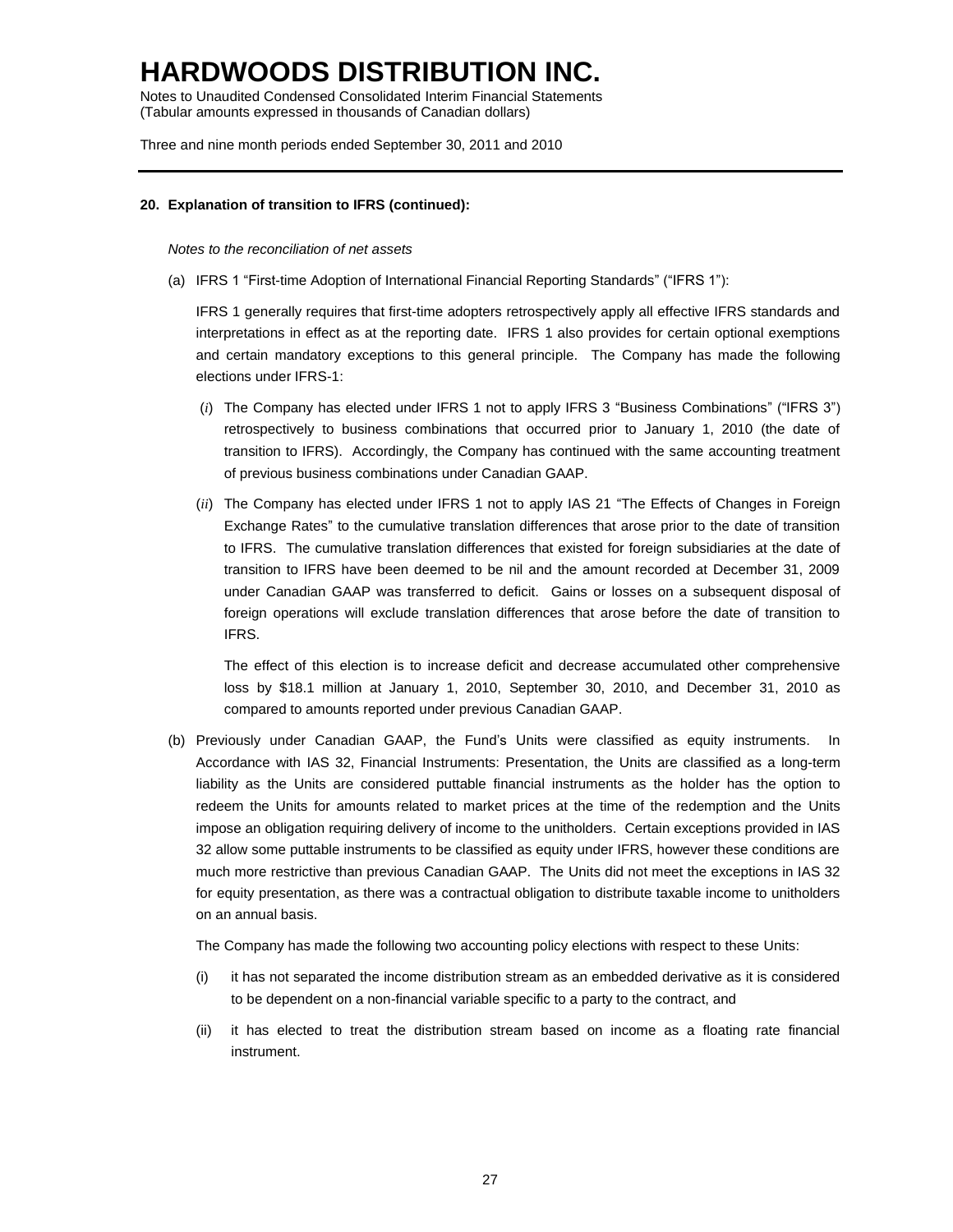Notes to Unaudited Condensed Consolidated Interim Financial Statements (Tabular amounts expressed in thousands of Canadian dollars)

Three and nine month periods ended September 30, 2011 and 2010

### **20. Explanation of transition to IFRS (continued):**

*Notes to the reconciliation of net assets (continued)*

(b) (continued):

As a result the Company has recorded the liability at the cash amount originally exchanged for the Units, being \$144.1 million. The effect of classification of the Units as a long-term liability is to reduce Unitholders' equity and increase long-term liabilities by \$144.1 million at January 1, 2010, September 30, 2010, and by \$144.4 on December 31, 2010 as compared to amounts reported under previous Canadian GAAP. The Company has transferred \$10.6 million of related Unit issuance costs previously netted against the Unitholders' equity balance to deficit as a financing cost expensed prior to the IFRS adoption date.

Consistent with the classification of the Units as a liability, distributions paid to Unitholder's are considered a financing cost in the statement of comprehensive income. As no distributions were paid during the year ended December 31, 2010, there is no impact to the comparative statement of comprehensive income. As the Units are treated as a floating rate liability, any changes in the distributions based on changes to income levels are expensed in the period in which they occur.

(c) The Company's non-controlling interest is in the form of exchangeable Class B units that, under certain conditions, could be converted into Units of the Fund. In accordance with IAS 32, if the instruments to be received on exchange are themselves puttable instruments, or instruments that impose an obligation to deliver a pro rata share of the net assets of the entity on liquidation, the exchangeable instruments are themselves considered a financial liability. As the Units are themselves considered a liability, the non-controlling interest's exchangeable units are also considered a liability. As the non-controlling interest was previously presented in the statement of financial position as a liability there is no difference in classification arising from the transition to IFRS.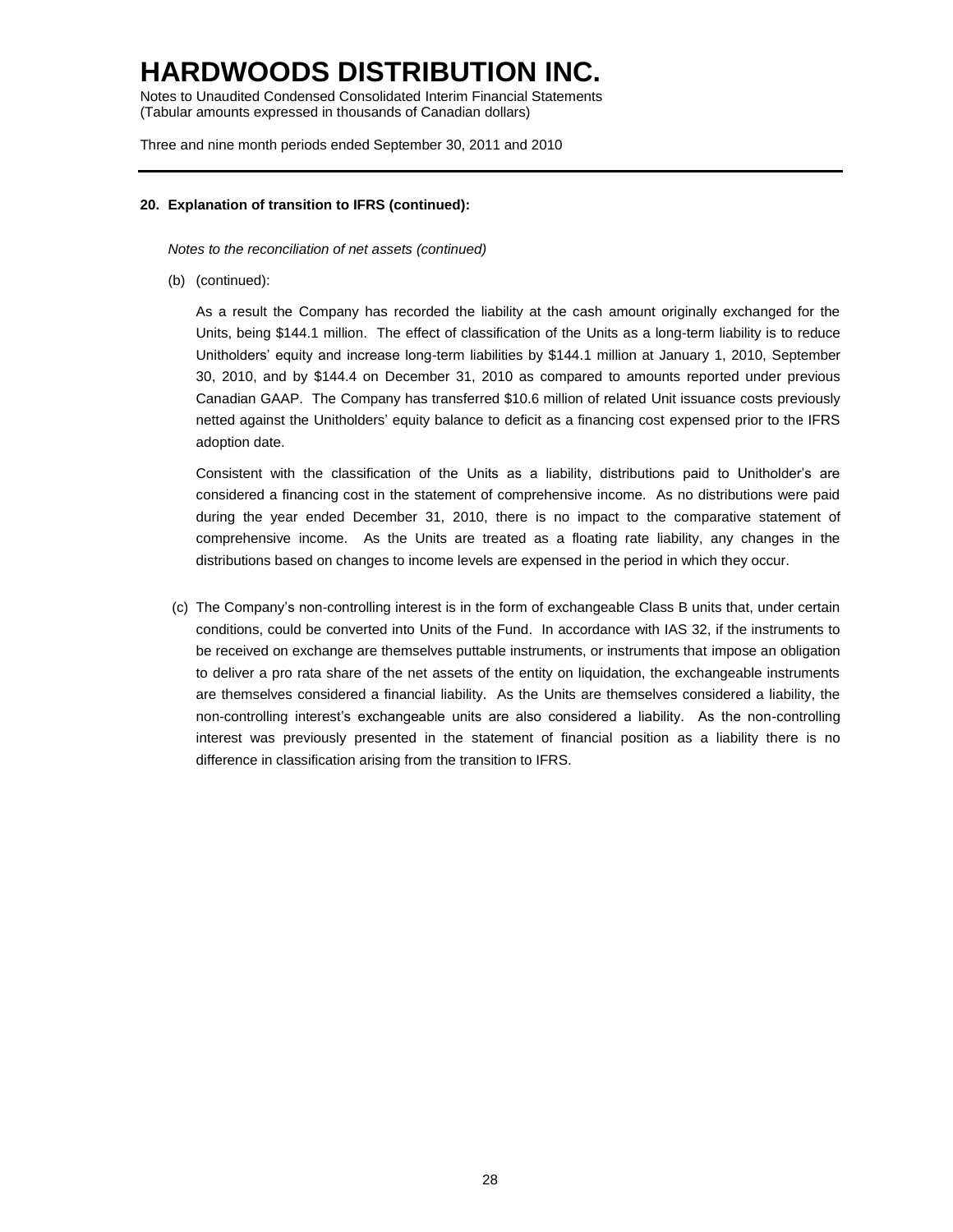Notes to Unaudited Condensed Consolidated Interim Financial Statements (Tabular amounts expressed in thousands of Canadian dollars)

Three and nine month periods ended September 30, 2011 and 2010

### **20. Explanation of transition to IFRS (continued):**

*Notes to the reconciliation of net assets (continued)*

(c) (continued):

As described in note 12, the non-controlling interest's exchangeable units are measured at fair value at each financial statement date and the difference is recorded as a gain or loss in the net finance cost section of the consolidated statement of comprehensive income. The impact resulting from the change in measurement of the non-controlling interest is as follows:

|                                                       | Three months  | Nine months   |              |  |
|-------------------------------------------------------|---------------|---------------|--------------|--|
|                                                       | ended         |               | ended        |  |
|                                                       | September 30, | September 30, |              |  |
|                                                       | 2010          |               | 2010         |  |
| <b>Consolidated statement of comprehensive income</b> |               |               |              |  |
| Decrease in non-controlling interest                  |               |               |              |  |
| share of net income                                   | \$<br>198     | \$            | 781          |  |
| Increase in finance expense                           | (546)         |               | (273)        |  |
| Increase (decrease) in comprehensive income           | \$<br>(348)   | \$            | 508          |  |
|                                                       | September 30, |               | December 31, |  |
|                                                       | 2010          |               | 2010         |  |
| <b>Consolidated statement of financial position</b>   |               |               |              |  |
| Decrease in non-controlling interest                  | \$<br>(6,271) | \$            | (5, 547)     |  |
| Decrease in deficit                                   | \$<br>6,271   | \$            | 5,547        |  |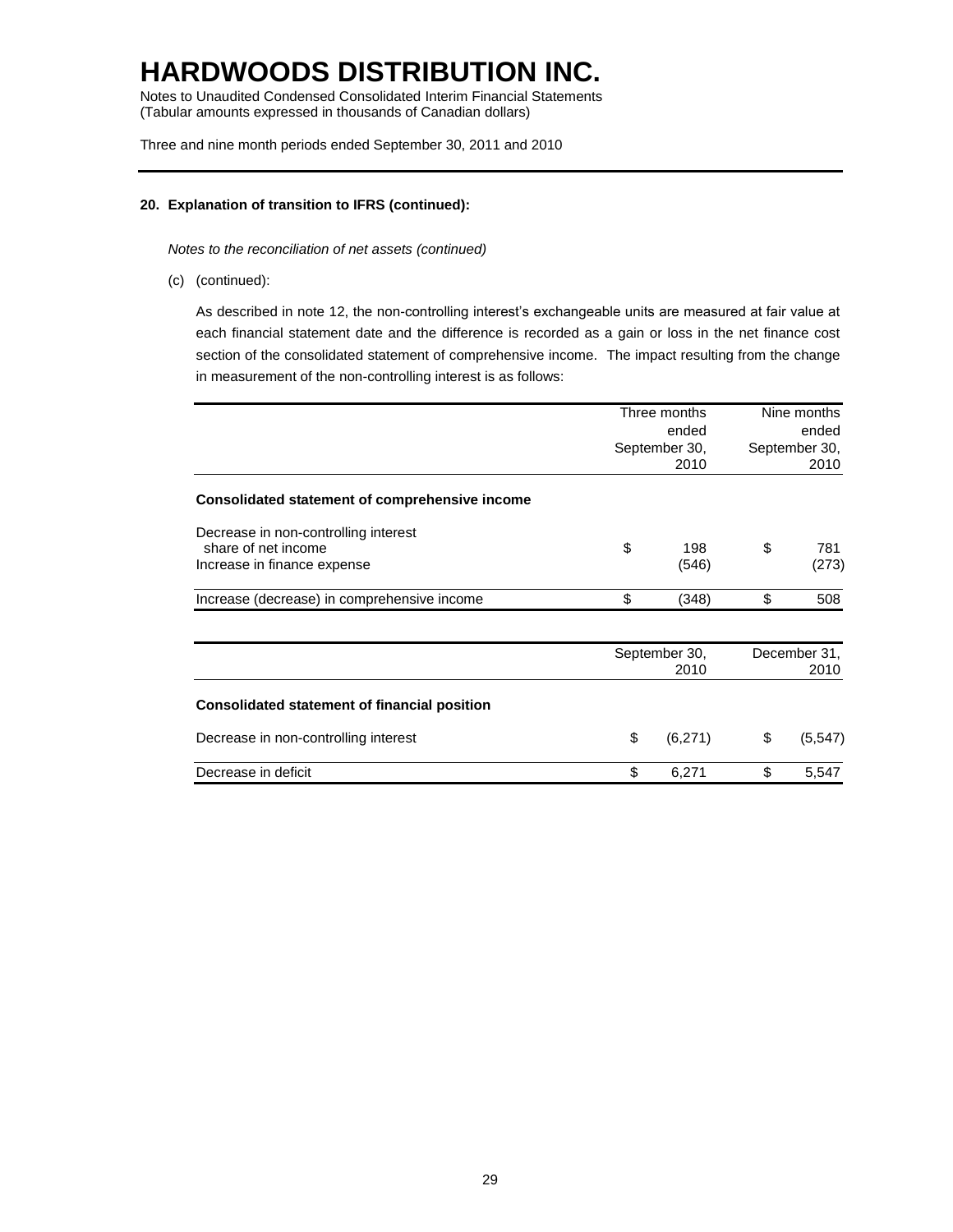Notes to Unaudited Condensed Consolidated Interim Financial Statements (Tabular amounts expressed in thousands of Canadian dollars)

Three and nine month periods ended September 30, 2011 and 2010

### **20. Explanation of transition to IFRS (continued):**

*Notes to the reconciliation of net assets (continued)*

(d) During the year ended December 31, 2005, a subsidiary of the Company sold a building and related land to an unrelated third party and subsequently leased back the facilities. Canadian GAAP required the gain on the sale to be deferred and it was amortized in proportion to the rental payments until the changeover to IFRS. IFRS requires the gain on the sale to be recognized in income when the sale is made at fair market value and the leaseback is classified as an operating lease. The Company has determined that under IFRS the gain on sale would have been recognized in its entirety in 2005.

The impact arising from the transition to IFRS is summarized as follows:

|                                                                                      | Three months<br>ended<br>September 30,<br>2010 | Nine months<br>ended<br>September 30,<br>2010 |
|--------------------------------------------------------------------------------------|------------------------------------------------|-----------------------------------------------|
| Consolidated statement of comprehensive income                                       |                                                |                                               |
| Decrease in other income<br>Decrease in deferred income tax expense                  | \$<br>(19)<br>6                                | \$<br>(57)<br>17                              |
| Decrease in comprehensive income                                                     | \$<br>(13)                                     | \$<br>(40)                                    |
|                                                                                      | September 30,<br>2010                          | December 31,<br>2010                          |
| <b>Consolidated statement of financial position</b>                                  |                                                |                                               |
| Decrease in deferred gain on sale leaseback<br>Decrease in deferred income tax asset | \$<br>(350)<br>110                             | \$<br>(320)<br>101                            |
| Decrease in deficit                                                                  | \$<br>240                                      | \$<br>219                                     |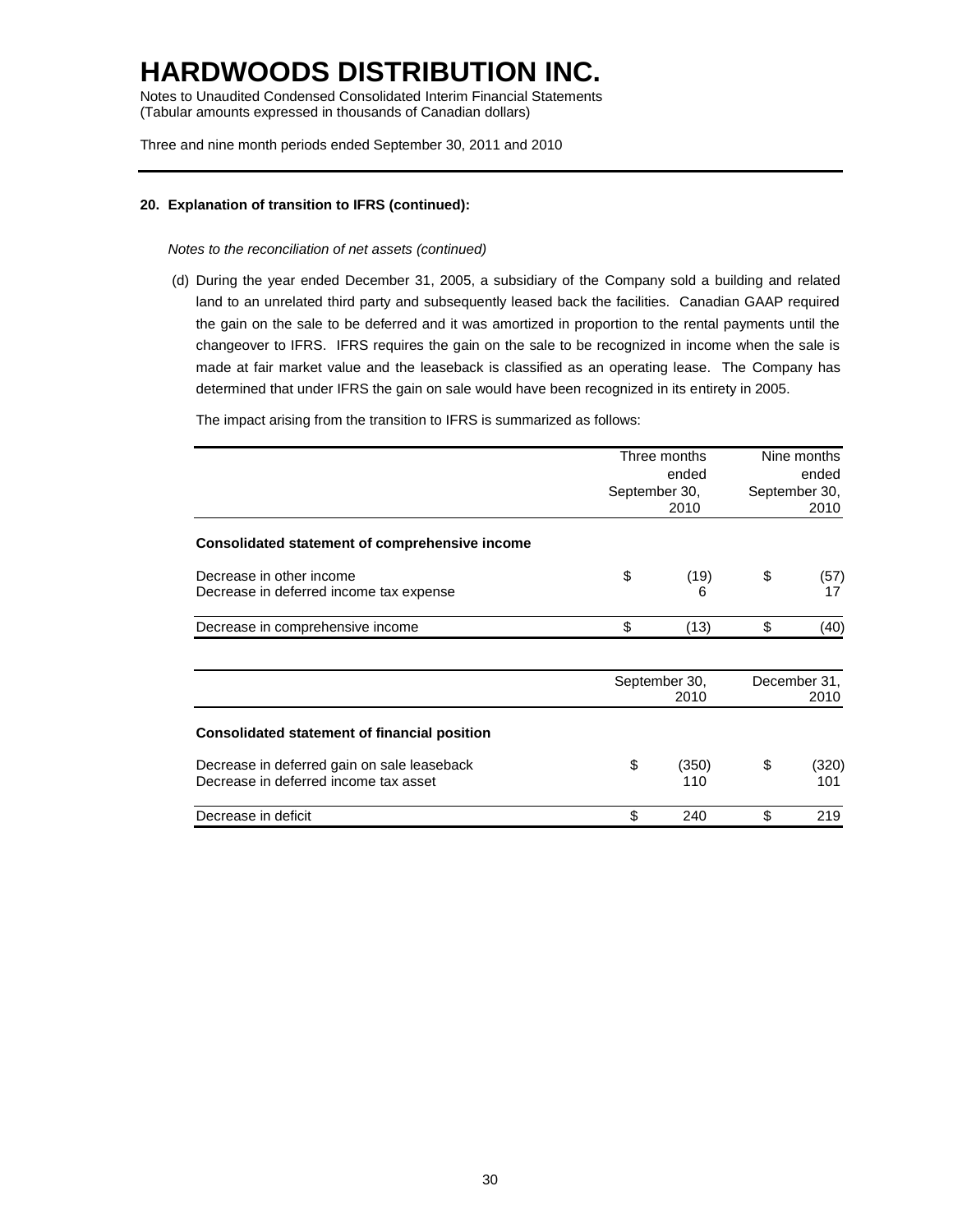Notes to Unaudited Condensed Consolidated Interim Financial Statements (Tabular amounts expressed in thousands of Canadian dollars)

Three and nine month periods ended September 30, 2011 and 2010

### **20. Explanation of transition to IFRS (continued):**

*Notes to the reconciliation of net assets (continued)*

(e) Under previous Canadian GAAP, leases of automobiles used by the Company's sales people were considered operating leases. Upon assessment of IAS 17 Leases, the Company has concluded that the automobile leases are finance leases, primarily because the gains or losses from the fluctuation in the fair value of the automobiles residual values accrue to the Company and its subsidiaries as a result of a residual value guarantee included in the lease agreement.

The effect of this change in classification has resulted in the Company's subsidiaries recording a finance lease obligation and increasing its property, plant and equipment to reflect the depreciated value of the automobiles. Furthermore, the statement of comprehensive income now includes depreciation expense related to the automobiles and finance costs related to the lease obligation, as compared to an operating lease expense which had been previously recorded as a selling and distribution expense.

The impact arising from the change is summarized as follows:

|                                                                                    | Three months<br>ended<br>September 30,<br>2010 |               | Nine months<br>ended<br>September 30,<br>2010 |               |
|------------------------------------------------------------------------------------|------------------------------------------------|---------------|-----------------------------------------------|---------------|
|                                                                                    |                                                |               |                                               |               |
|                                                                                    |                                                |               |                                               |               |
| <b>Consolidated statement of comprehensive income</b>                              |                                                |               |                                               |               |
| Increase (decrease) in selling and distribution:                                   |                                                |               |                                               |               |
| Decrease in operating lease expense                                                | \$                                             | 221           | \$                                            | 665           |
| Increase in depreciation expense<br>Decrease in gain on leased autos               |                                                | (181)<br>(28) |                                               | (535)<br>(70) |
| Decrease in expense related to leased autos                                        |                                                | 12            |                                               | 60            |
| Increase in finance costs                                                          |                                                | (26)          |                                               | (69)          |
| Increase in deferred income tax expense                                            |                                                | (8)           |                                               | (13)          |
| Increase (decrease) in comprehensive income                                        | \$                                             | (22)          | \$                                            | (22)          |
|                                                                                    |                                                | September 30, |                                               | December 31.  |
|                                                                                    |                                                | 2010          |                                               | 2010          |
| <b>Consolidated statement of financial position</b>                                |                                                |               |                                               |               |
| Increase in property, plant and equipment<br>Increase in finance lease obligation: | \$                                             | 1,725         | \$                                            | 1,553         |
| Current portion                                                                    |                                                | 764           |                                               | 733           |
| Long-term portion                                                                  |                                                | 849           |                                               | 722           |
| Decrease in deferred income tax asset                                              |                                                | (53)          |                                               | (30)          |
| (Increase) decrease in deficit                                                     |                                                | 59            |                                               | 68            |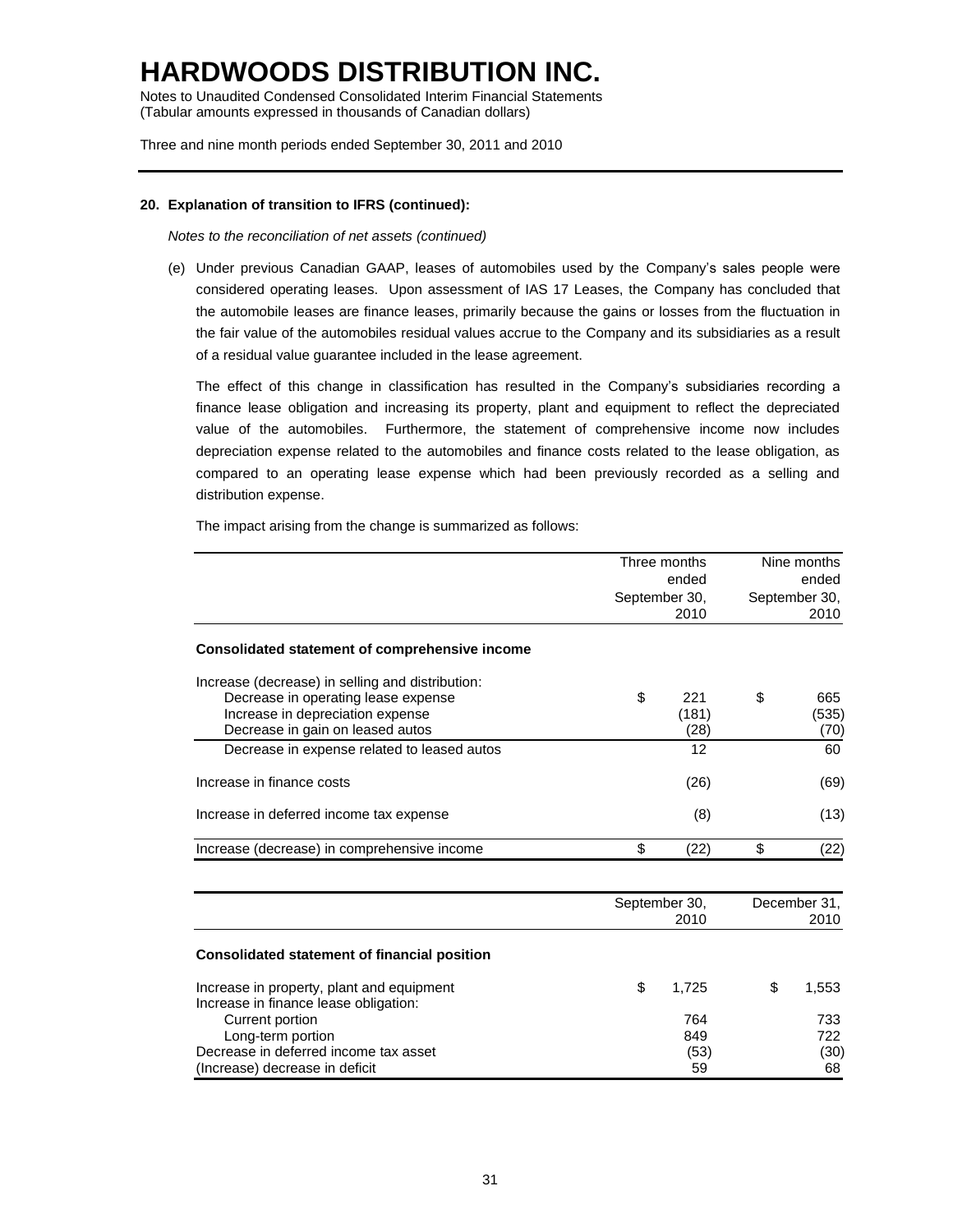Notes to Unaudited Condensed Consolidated Interim Financial Statements (Tabular amounts expressed in thousands of Canadian dollars)

Three and nine month periods ended September 30, 2011 and 2010

### **20. Explanation of transition to IFRS (continued):**

*Notes to the reconciliation of net assets (continued)*

- (f) Management has elected to present the consolidated statement of comprehensive income according to the expenses functional classification. Previously under GAAP, the sales and administrative expenses were presented together. Under IFRS, these categories have been separated and expenses such as employee expenses and benefits (note 17) and amortization (note 8) have been allocated between these functional categories.
- (g) In accordance with IAS 37, Provisions, *Contingent Liabilities and Contingent Assets*, management of the Company reviewed its assessments relating to provisions for legal proceedings based on the probability-weighted average of the possible outcomes. There is no change to provisions at January 1, 2010, March 31, 2010 or December 31, 2010.

Other provisions and taxes payable that were previously included in accounts payable and accrued liabilities have been separately disclosed on the IFRS statement of financial position. The impact of these reclassifications is as follows:

|                                                                     | September 30, | December 31,<br>2010 |    |            |
|---------------------------------------------------------------------|---------------|----------------------|----|------------|
| Consolidated statement of financial position                        |               |                      |    |            |
| Decrease in accounts payable<br>and accrued liabilities             | \$            | (662)                | \$ | (582)      |
| Reclassified to provisions:<br>Current portion<br>Long-term portion |               | 230<br>331           |    | 301<br>240 |
| Reclassified to taxes payable                                       |               | 101                  |    | 41         |

(h) In accordance with IAS 32, deferred finance costs that were directly incurred in attaining revolving credit facilities by subsidiaries of the Company are to be netted against the associated bank indebtedness. Under previous Canadian GAAP, such charges were shown as a long-term asset. This reclassification has no impact on the Company's deficit.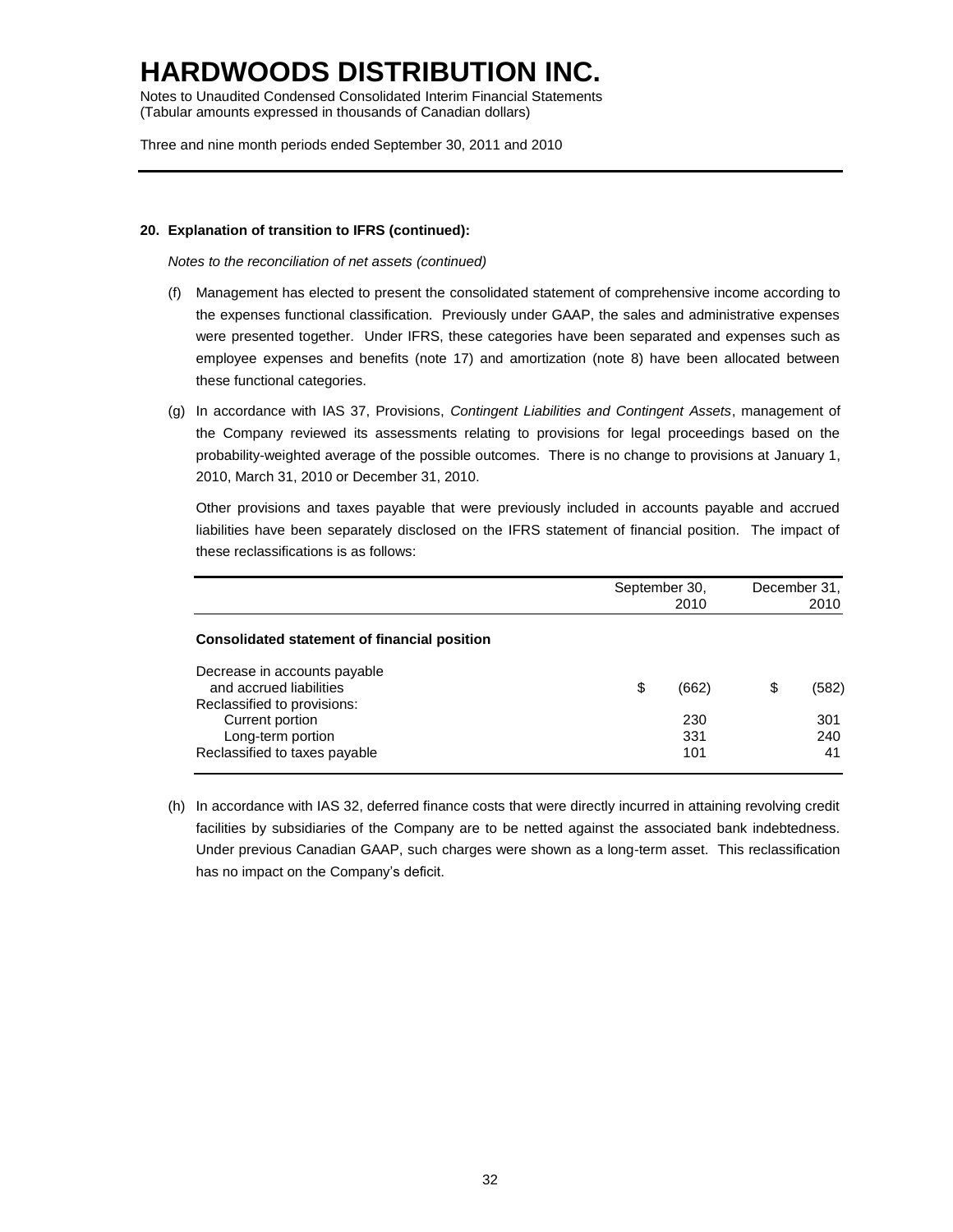Notes to Unaudited Condensed Consolidated Interim Financial Statements (Tabular amounts expressed in thousands of Canadian dollars)

Three and nine month periods ended September 30, 2011 and 2010

#### **20. Explanation of transition to IFRS (continued):**

*Notes to the reconciliation of net assets (continued)*

(i) The above changes increased (decreased) the deferred tax asset as follows based on a tax rate of 39.4% in the US and 26% in Canada:

|                                                                                                                | Note | September 30,<br>2010 | December 31,<br>2010 |    |       |
|----------------------------------------------------------------------------------------------------------------|------|-----------------------|----------------------|----|-------|
| Decrease to the deferred tax asset arising from:                                                               |      |                       |                      |    |       |
| Elimination of deferred gain<br>on sale lease-back<br>financing charges                                        | d    |                       | 110                  |    | 101   |
| Recognition of finance lease<br>obligation and corresponding<br>adjustment to property, plant<br>and equipment | е    |                       | 53                   |    | 30    |
| Decrease in deferred tax asset                                                                                 |      | \$                    | (163)                | \$ | (131) |

(j) In accordance with IFRS 2, Share-based payment, the Company is required to classify its Restricted Units and Performance Units, issued under the Company's LTIP, as a liability as compared to equity (contributed surplus) under previous Canadian GAAP. In addition, unlike Canadian GAAP, the LTIP liability is remeasured each period end based on the current market price of the Company's units.

The impact arising from the transition to IFRS is summarized as follows:

|                                                |                                | Three months | Nine months                    |      |
|------------------------------------------------|--------------------------------|--------------|--------------------------------|------|
|                                                | ended<br>September 30,<br>2010 |              | ended<br>September 30,<br>2010 |      |
|                                                |                                |              |                                |      |
|                                                |                                |              |                                |      |
| Consolidated statement of comprehensive income |                                |              |                                |      |
| Increase in administration expense             | \$                             | (28)         | \$                             | (28) |